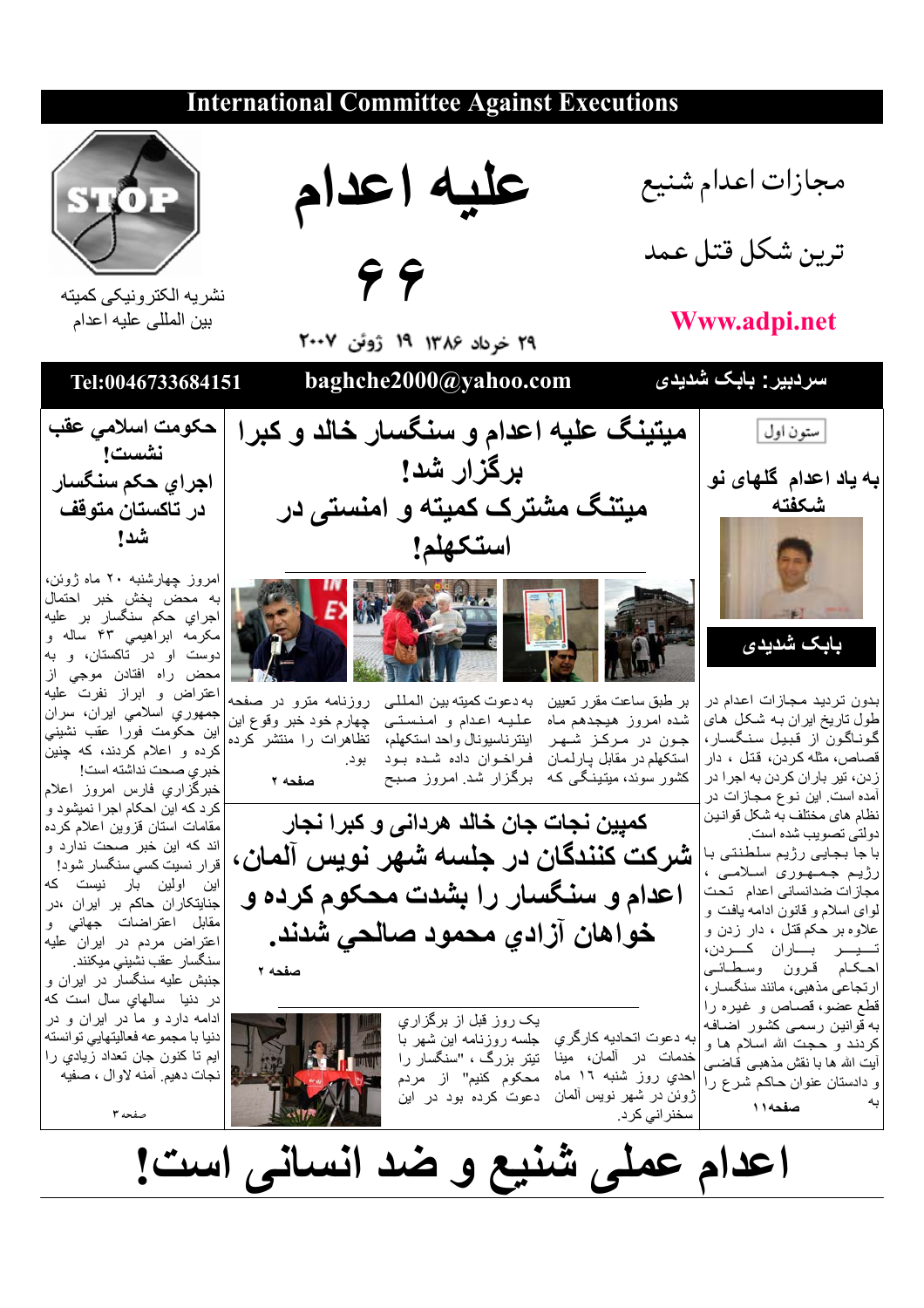## ٢

#### ميتينگ عليه اعدام .........

ييا اطيابي فعال كميته ضمن خوش آمد گويي به حاضرين علت این اجتماع را توضیح داد. ما برای نجات جان دو انسان، براي توقف اعدام خالد هر دانی و سنگسار کبر ا نجار در اين جا اجتماع كرده ایم. خالد هردانی زندانی سیاسی که از سال 1999 در زندان به سر می برد و کبرا نجار كه به جرم روابط جنسی خارج از ازدواج به سنگسار محکوم شده است. یپا اطیابی در طول برگزاری میتینگ به ز بانهای انگلیسه و سوئدى براى اجتماع كنندگان و عابريني كه با کنجکاوی می ایستادند و از علت اجتماع ما می پرسیدند، نقض حقوق بشر در ايران و اجراى احكام وحشيانيه سنگسار و اعدام را توضیح مے، داد۔



منوجهر ماسورى دبير كميته در سخنرانی خود توضیح داد که این میتینگ یکی از مجموعه اقداماتی است که كميته در دوهفته اخير به

دنبال شروع كمپين نجات جان خالد هرداني و كبرا نجار انجام داده است. از تماس با پارلمان اروپا وكشور سوئد، ملاقات بـا معاون وزير امورخارجه سوئد، تماس با رسانه های محلي و بين المللي، برگزاري نمایشگاه عکس علیه اعدام و سنگسار، تماس با اتحادیه کارگری و سازمانهای مدافع حقوق بشر مانند امنستى اینترناسیونال تـا جمـع أوری امضاء عليه اعدام و سنگسار خالد و کبرا، یک مجموع فعالیتهای متفاوت و متنوع را در بر م*ے* گیرد وی بر همکاری نزدیک با امنستی تاکید کرد و گفت که این تلاشها تا لغو احكام اعدام و سنگسار خالد و کبرا ادامه دار د.

أليس استروم نماينده پارلماني حزب چپ سوئد در سخنرانيش خطاب به مردم گفت، یک لحضه صبر کنید و با امضاء پيتيشن مـا علـيـه اعدام و سنگسار خالد و کبرا از این کمپین حمایت کنید. او گفت اگر می خواستیم که برای اعدام ها و سنگسار هایبی که جمهور ی اسلامی در ایران انجام داده و می دهد، یک دقیقه سکوت می کردیم می بایست روز ها

عليه اعدام

در سكوت همينجا بمانيم. اما من نمي خواهم سكوت كنم. بلکه می خواهم به همرا معترضین به اعدام و سنگسار فريادم را بلند كنم. به شما همین پیشنهاد را دارم. سکوت نکنید. با ما و در کنار ما عليه اين احكام عصر بربريت اعتراض كنيد.



مهناز ماسوري نماينده كمپين دفاع از حقوق زنان در ایران۔ استکهلم، در سخنرانی خود قوانين ضد انساني جامعه اسلامی را در ایران نشریح کرد و سپس داستان ز ندگی کبر ۱ ر ۱ به عنوان یک قرباني اين سيستم عقب افتـاده اسلامي تعريف كرد وي گفت: زن در جامعه اسلامی ایرا*ن بر* حسب جنسیتش قرباني است حتى قوانين قصاص و سنگسار هم بين مرد و زن فرق مـي گذارد<sub>.</sub> این عین آپارتاید جنس*ی* در ایر ان است<sub>. وی</sub> خو استار لغو فوري احكام اعدام و سنگسار خالد هرداني و كبرا نجار شد.



گونار أندره نماينده پارلماني حزب مردم در سخنرانيش تاکید کرد که هیچ قدرتی حتی رئيس جمهور و دولت اسلامے ایر ان حق ندار د، جان انسانی را بگیرد. اعدام و سنگسار عملی وحشیانـه و مجازاتي ضد انساني است. وی اعدام ها و سنگسار ها در ایران را مـحـکوم کرد و خواستار توقف احكام اعدام سنگسار و اعدام در ایران شد. وی بـه شرایط حساس خالد هرداني و كبرا نجار اشاره كرد و گفت نبايد گذاشت که این انسان ها که امیدهای فراوان برای ادامه زندگی دارند، اعدام شوند. وي مردم را دعوت كرد كه خواستار توقف فورى احكام اعدام و سنگسار شوند.



كمپين نجات جان خالد ..... جلسه حضور بهم رسانند. دراین برنامه که در محل شهرداري شهر نويس

برگزار شد، خبرنگارانی نیز در محل بودند که از این برنامه عکس و گزارش تهیه كر دند.

در این جلسه مینا احدی ، با دادن گزارشي از **چ**گونگ*ي* تشکیل کمیته علیه سنگسار و نحوه فعاليت اين شبكه جهانی، در مورد موانع فر ار و ی مبار ز ه علیه سنگسار حرف زد. او سپس از موفقيت كميته عليه سنگسار بر ای نجات جان تعداد ز پادی از سنگسار و عقب راندن

جنبش اسلام سیاسی در این زمينه حرف زد و سيس با اشاره به أخرين موارد اعدام وسنگسار در ایران خواهان اعتراض اتحادیه کارگري و حاضرین به احکام اعدام و سنگسار در ایران و بویژه حکم اعدام خالد هردانی و كبر ا نجار شد.

در ادامه مينا احدي در مورد دستگيري و أزار فعالين و رهبرا*ن* کارگر*ي* در ايران حرف زده و خواهان اعتراض رس*مى* اتحاديه کارگري وردي به دستگير*ي* و أذيت و أزار محمود صالحي شد.

در این جلسه در بخش پرسش ویاسخ مباحثات زیادی در مورد اسلام سیاسی در ألمان، حجاب و حجاب كودكان در ألمان و همچنین ساختن مساجد در ألمان و فعاليتهاى شورا*ی* مرکزی اکس مسلم از سوی حاضرین مطرح شد و جلسه بعد از دو ساعت و نیم به پایان رسید.

اين جلسه با استقبال زيادي از سوي مردم مواجه شد و تعدادي از جوانان حاضر در جلسه براي سخنراني از مينا احدي در دبيرستاني در شهر و همچنین یک هیئت ازشهر مونشن گلادباخ که در بخش انتگراسیون کار میکنند،

، براي سخنرانی از مينا احدي در اين شهر دعوت کر دند. كميته بين المللي عليه اعدام

بر اي نجات جان خالد هر داني كبرا نجار كميين اضطراری را به پیش میبرد و شرکت در این جلسه و محكوم كردن احكام اعدام در این نوع جلسات و از سوي اتحاديه ها*ي كار*گري را گام مه*می* در نجات جان محکومین به اعدام میداند.

كميته بين المللي عليه اعدام ١٧ ژوئن ٢٠٠٧

#### ۲۹ خرداد ۱۳۸۶

در طول برگز اری میتینگ فعالين كميته بين المللي عليه اعـدام و امــنـــســتـــى اينترناسيونال، صدها اطلاعیه مشترک را که در آن به مردم فراخوان داده شده بو د که به کمبين تو قف اعدام و سنگسار خالد و کبرا بپيوندند، پخش شد. همچنين صدها امضاء توسط اين فعالین جمع أوری شد. مردم با خوشرویی از دعوت ما براى امضاء پيتيش اعتر اضی استقبال می کردند.

كميته بين المللي عليه اعدام 18/06/2007 www.adpi.net manochermasori @yahoo.com Tel: 0046 704917494



سخنگو كميته: مينا احدى 00491775692413 minaahadi@aol.com

دبير كميته: منوچهر ماسوری 0046704917494 manochermasori@yahoo.com

www.adpi.net

نشريه عليه اعدام را تكثير و پخش كنيد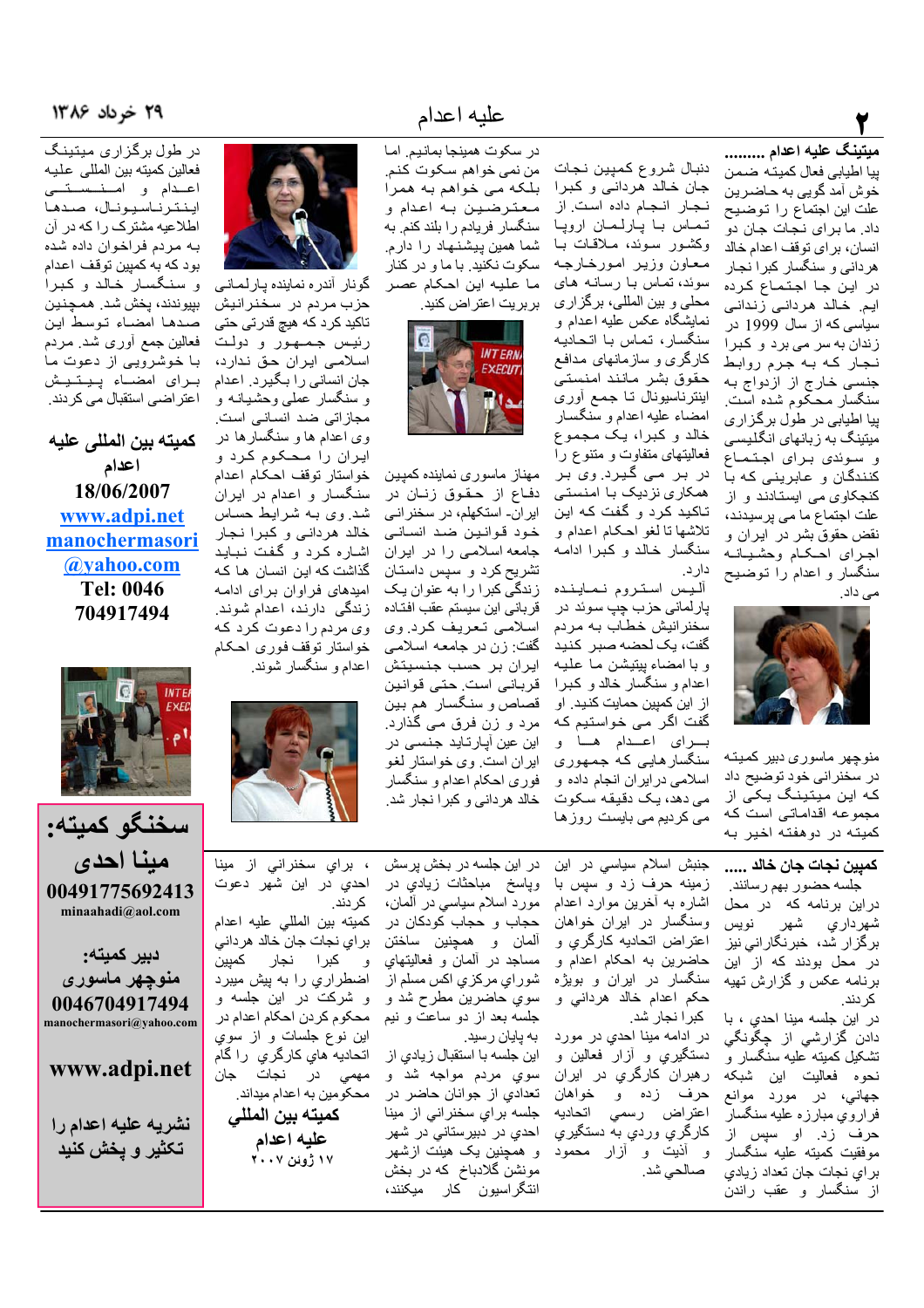#### ۲۹ خرداد ۱۳۸۶

یکی از اقدامات کمیته بین امللی علیه اعدام براي نجات جان محكومين به اعدام و سنگسار تماس و ملاقات بـا نمایندگان پارلمانها و دولتهای اروپایی، در اروپا است. کمیته بین امللي عليه اعدام را همه يارلمـانـهـا، از یار لمان ار و یا گر فتـه تـا یـار لـمـانـهـای کشور های ارویایی، کاناد و امریکا می

شناسند. فشار بين المللي از طريق قدرتهای غربی به جمهوری اسلامی یکی از مکانیزمهایی پیشروی جنبش عليه اعدام است.

٣

در ادامـه كمپين نـجـات جـان خـالـد حرداني، كبرا نجار و عبدالله مقدم فريور روز جمعه 15 ماه جون، نمايندگان كميته بين المللي عليه اعدام، پیا اطیابی و منوچهر ماسوری، بر طبق وقت از قبل تعيين شده با نمایندگان وزرات امور خارجه سوئد ملاقات كر دند.

از طرف وزرات امورخارجه سوئد، أقاى جونـز ونـدل مـعـاون وزرات امورخارجه در امور خاورميانه و شمال افریقا، منشـی ایشـان و یـکـی از كارمندان سفارت سوئد درتهران، در این ملاقات شرکت داشتند.

حكومت اسلامي عقب نشست!..... حسيني، زعفران بي بي ، ژيلا ايزدي ، شهلا و شهناز ً در تهران، کبرا و یا حاجيه اسماعيل وند وببتنها نمونه هایی از این نجات یافتگان و از تحمیل عقب نشینبی به جنبش سیاه اسلامبی در ایران و در دنیا است.

كميته بين المللي عليه سنگسار براي لغو قانون وحشیانه سنگسار در همه جا فعاليت ميكند<sub>.</sub> بايد براي لغو قانون سنگسار در ایران و در دنیا بیا خاست. كميته بين المللي عليه سنگسار اين عقب نشینی فوریِ تحمیل شده به حکومت اسلامی را به همگان اعلام كرده و معتقد است، حكومت جنايتكار اسلامی را باید تحت فشار بیشتری گذاشتؒ تا جرات نکند حکم جدید سنگسار اعلام و یا اجرا کند. ما این بیروزی را به همگان تبریک میگوییم و اعلام میکنیم که اجازه نخواهيم داد در مقابل چشم همگان

مشتّي ٔ جنايتکار اسلامي احکام<br>مشتّي ٔ جنايتکار اسلامي احکام

عليه اعدام

ملاقات نمايندگان كميته با نمايندگان وزرات امورخارجه سوئد

كـه لايـحـه مـنـع اعـدام كـودكـان و اسلامی بیشنهاد دهد.

بعد از توضیحات منوچهر ماسوری در باره روند افزایش صدور احکام اعدام و اجرای ان در سال جاری ميلادي، أقاي جونز وندل تاكيد كردند كه دولت سوئد همواره عدم رضايت خود را از وضعیت حقوق بشر در ایران را به گوش مقامات جمهوری اسلامی رسانده است و در این مورد معین ضمن بررسی این پرونده ها تمامي تلاش خود را براي بهبود وضع حقوق بشر در ایران بـه طـور عـام و توقف این اعدامها و سنگسار ها خواهد

نمایندگان کمیته ضمن تسلیم اسناد و برونده های خالد حردانی، کبرا نجار و عبدالله مقدم فريور، از أقاى جونز وندل خواستند کـه بـا تـوجـه بـه اعـلام روز اعدام خالد حردانـي و تأبيد احـكـام سنگسار کبرا و عبدالله از طرف دادگاه عالی جمهوری اسلامی، دست به

اقدامات عاجل، معين و مشخصبي بزنند. اقای جونز وندل قول مساعد دادند کـه بـا مشـورت بـا وزيـر امورخارجه، اقداماتی را در دستور کار خود خواهند گذاشت.

نوجوانان زير 18 سال را به مجلس كمتيه بين المللي به تلاش وسيع خود براي توقف فوري اعدام و سنگسار، خالد حرداني، كبرا نجار و عبدالله فريور ادامه خواهد داد. در اطلاعيه های بعدی گزارشات این اقدامات منتشر خواهد شد.

كميته بين المللي عليه اعدام 16/06/2007 www.adpi.net manochermasori@yahoo .com Tel:00467049494

اونسا هفده ساله را از پنجره پرتاب کرده

و کشتند.

نقش سازمان اسلامی مللی گوروش در

اين قتل چيست?

كميته بين المللي عليه سنگسار ۲. ژوئن ۲۰۰۷ تلفن : ۰۰۴۹۱۷۷۵٦۹۲۴۱۳ minaahadi@aol.com





سازمان اکس مسلم ، برای روشن كردن اين قتل و مقابله با قتلهاى

ناموسی خواهد کوشید! اونسا تازه ۱۷ ساله شده بود. او یک دختر خندان و پر از شور و حرارت است. در عکسي که براي ما فرستاده

اند، اونسا به همه ما لبخند ميزند. از بنجره یک ساختمان و از فاصله هشت متربه زمین برتاب شده و جهار هفته با مرگ دست و پنجه نرم کرد، اونساي زيبا روز ۳ ماه مه ۲۰۰۷ در بيمارستاني در شهر اويس كيرخن ألمان درگذشت اونسا امروز دیگر زنده نیست. او همانند دعا ی ۱۷ ساله

قربانی یک قتل ناموسی است..... اونسا در ألمان متولد شده بود. در یک خانواده متعصب اسلامی که از پاکستان به ألمان أمده بودند. اونسا شاگرد زرنگ مدرسه و یکی از با هوش ترین و علاقمندترین ها به درس و مشق در مدرسه، بود. اونسا يكي از محبوب ترين شاگردان در مدرسه و از طرف دوستان و همکلاسی هایش بعنوان دختری که همواره آماده کمک بود، شناخته شده بو د.

صحفه ۶





منوچهرماسوری و پیا اطیابی وضعيت اظطراري خالد حردانبي، كبرا نجار و عبدالله مقدم فريور را برای أقای جونز وندل و همکارنش تشر یح کر دند. ایشان تاکید کر دند کـه اقدام عاجل دولت سوئد را براى نجات جان این سه نفر از سنگسار و اعدام خواستارند.

پیا اطیابی روند گسترش و استقبال از كمپين " اعدام كودكان را متوقف کنید" را برای حاضرین گزارش داد و تاکید کرد که اقدامات ما و حمایت بین المللی که از این کمپین شده است، جمهوری اسلامی را وادار به عقب نشینی کرده است. قوه قضایی جمهوری اسلامی مجبور شده است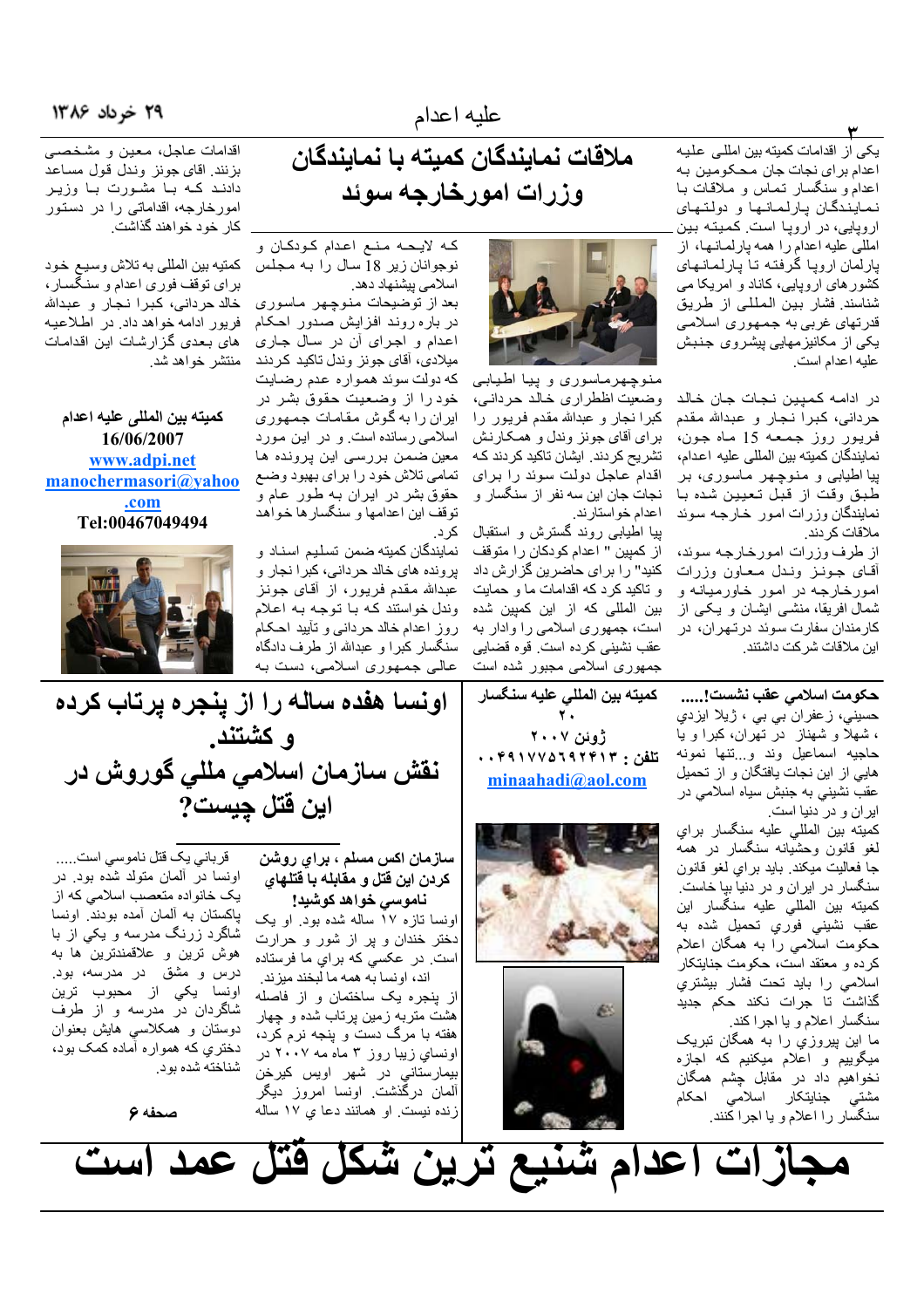

ششمین و أخرین روز از تحصن شبانه روزي پناهجويان مستقر درمركز شهر استكهلم با موفقيت بـه كار خود يايان داد.

حضور تعداد قابل توجهي از یناهجویان و مردمی که بر ای حمایت و پشتیبانی از این تـحصـن گـرد آمـده بودند و یکیارچه بر دستاوردهای این شش روز تاکید داشتند جشمگیر بود. شهر استكهلم شش روز شاهد حضور اعتراضی مردمی بود که به جمهوري خون و جنون اسلامي، بـه روابط دوستانه دول غربـی و دولت سوئ د و به قوانین ضد انسانی بناهندگی نه گفتند!

شش شبانه روز تحصن در قلب شهر استکھلم با برپا کردن چاد*ر ی* بزرگ*ی* كه با دهها باندورل دردفاع از حقوق بناهندگي و در محکوميت جمهوري اسلامی، بریایی نمایشگاه عکس در افشاگری از جنایات حکومت اسلامی، و توزیع هزاران برگ بروشور و اطلاعیه، وجدان بیدار مردم را به كمك و ياري طلبيد!

آخرین روز از تحصن با برگزار ی تظاهراتی در بزرگداشت یاد قربانیان کشتارهای سال ۲۰ همراه بود. این تظاهرات با فراخوان حزب كمونيست كارگرى ايران. كميته بين المللي عليه اعدام و فدراسیون سراسری یناهندگان ایر انی بر یا گر دید.

بر روي زمين مقابل چادر تحصن، تصاویری از قربانیان کشتارهای سال ٦٠ درميان شمعهاي افروخته ای که به شکل قلبی آتشینی با تزئيين و كُلّْ أرايي زيباييي تصـاوير قربانیان را برمیگرفت و باندورلها و بالاکاردهایی که با شعار های مرگ بر جمهوری اسلامی و و زنده باد سوسیالیسم توسط شرکت کنندگـان در تحصن و تظاهرات حمل مي شد. ياد قربانیان کشتارهای سال ۲۰ عزیز و گر امی داشته شد.

کیمیا پازوکی از سوی فدراسیون سراسری بناهندگان ایرانبی، مجری تظاهرات، به عابرین و حاضرین

خروش شور همبستگی در پایان تحصن شبانه روزی

خوش أمد گفت و اعلام کرد، امروز سالروز کشتار هزاران انسانی است كه بجرم مخالفت با جمهوري اسلامي به خاک و خون کشیده شدند. امروز روز واقعی تولد جمهوری اسلامی است. روز برقراری اختناقی بی سابقه بر مردمی که برای أزادی و خوشبختى عليه حكومت سلطنتى مبارزه کرده بودند، شکستش داده بودند و می خواستند با بریا کردن حکومتی مردمی به ظلم و تباهی

خاتمه دهند است. اما امروز به باری مبارزات بی امان کارگران، زنان، جوانان و دانشجويان اين حكومت دارد زانو ميزند. خوب است كه بدانید، هر نماینده ای که دراین تحصن شرکت کرد، جمهوری اسلامی را به خاطر نقض خشن حقوق بشر محکوم کرد و ناکید داشت كه اين حكومت ر فتني است!

منوچهر ماسوری از جانب حزب كمونيست كاركري وكميته بين المللي علیه اعدام و سنگسار طی سخنانی به ٢٦ سال مبارزات مردم برای رهایی از شر هیولای حکومت اسلامی، به كشار هزاران انسان در زندان و کوچه و خیابان اشاره کرد و گفت کشتارهای سال ۲۰ سند زنده و غیرقابل کتمانی از جنایات بیشمار حکومت اسلامی است. این حکومت ابزاری بجز قتل و کشتار و سرکوب ندارد. امروز هم با برپا كردن چوبه های دار و کشتار مخالفان خود يابرجا مانده است حكومت اسلامى برای محکم کردن یایه های حکومتش راهي بجز سركوب و خون پاشيدن به جامعه نداشت و ندارد.

وی گزارش فشرده ای از تماس با وزرات امورخارجه سوئ دبرای فشار به جمهوری اسلامی و برای توقف حکم اعدام «خالد هردان*ی* و زهرا نجار» داد و از حاضرين خواست برای شرکت درتظاهرات عليه اعدام خالد هرداني و زهرا نجار، روز دوشنبه كميته بين المللي علیه اعدام و سنگسار را در تظاهراتی

كه فراخوان داده است، همر اهي كنند. عبداله اسدي به دستاوردهاي تحصن و مبارزہ بی امان برای محکومیت جمهوری اسلامی اشاره کرد و گفت، شركت كنندگان در اين تحصن، باز ماندگان كشتار ها، باز ماندگان سرکوبها و ادامه داهنده راه مبارزانی هستند که در قربانگاه ج*م*هوری اسلامی سلاخی شدند. ما علیه قوانینی هستیم که حق این انسانها را پایمال می کند. ما علیه حکومتی هستیم که نرم ترين برخوردش با شهروندانش تحقير و توهین و حتک و حرمت از أنهاست. ما علیه خون پاشیدن به جامعه، در این محل تجمع كرده ايم. مبارزه با اشكال متنوع و با ابتكارات و خلاقيتهاى دیگر کماکان ادامه خواهد داشت. این شش روز به یادماندنبی، با بزرگداشت ياد عزيزان به خون خفته مان به پايان می رسد و در شکلی دیگر و در

شهري ديگر ادامه خواهد يافت. عابرین زیادی با شنیدن سخنرانی ها به صف تظاهرات می پیوستنند و یا نثار شاخه گل همدلی و پشنیبانی اعتراضی خود را نشان می دادند. مهين عليپور مسئىول كمپين دفاع از حقوق زنان در ایران، واحد سوئ دبا حضور در تحصن و تظاهرات با اهدای دسته های گل از مسئیولین این تحصن قدراني و حمايت كرد.

تظاهرات با یک دقیقه سکوت به یاد قربانیان کشتارهای سال ۲۰ و در ادامه با غریو شعارها*ی* مرگ برجمهوری اسلامی پایان یافت و حاضرین با گل باران کردن تصاویر کشته شدگان در صفی منظم به چادر تحصن باز گشتند.

به علت کثرت جمعیت، بسیاری در بیرون چادر بزرگ تحصن تجمع کرده بودند. دل كندن و جدا شدن براي کسانی که یک هفته برشور و یک سلسه مبارزه را پشت سرگذاشته بودند ساده نبود<sub>.</sub> دستها در أغوش و چشمها پر از اشک شوق بود<sub>.</sub> این تحصن بیروزمند با گفتارهای عبداله اسدی، رحیم بزدانپرست، و کیمیا یاوزکی که



هرکدام به گوشه هایی از این موفقیت اشاره می کردند ساعات بابانی خود را سپري ميکرد.

تشکلهایی در طی این مدت با یشتیبانی و حضور خود در این تحصن شرکت کردند. مهناز ماسوری از سوی کمپین بين المللي دفاع از حقوق زنان، در روزهای أغازیں تحصن با شرکت و سخنراني از مبارزه پناهجويان دفاع كرد. از سوى كمپين بين المللي عليه اعدام وسنگسار منوچهر ماسوری ا ز شش روز تحصن شبانه روزى بناهجويان بشتیبانی کر د.

عبداله اسدی در بابان از مسئیولین و بر گز ار کنندکان تحصن به گر می تشکر كرد، بخصوص از زحمات بيدريغ هوشنگ ناقدی، محبوبه گو هری و نوشین چنگین برای مسئیولیت ندارکاتی و اداره و مسئىوليت امور چادر نحصن نشكر و قدردانی کرد. او گفت اگر بخواهم اسم بیاورم باید نیمی از حاضرین در این چادر را نام ببرم که با کارها و زحمات ارزشمندشان این تحصن را ممکن كردند. نام بردن از همه واقعا ممكن نیست. من فقط به عزیزانی که نقش کلیدی داشتند اشار ه کر دم کسان دیگر ی نيز دريشت صحنه مشغول بودند، نشريه به زیان سوئ دی بدون زحمات و ترجمه دقیق محمد امیری ممکن نبود. بسیاری از چهره ها دیده نمی شوند اما قلم و بیانشان، تلاش و کوششان پشت صحنه است. از عزیزانی که بوشش تبلیغاتی وسیعی برای این تحصن ایجاد کردند، اطلاعیه های مطبوعاتی اش را منظما تھیه و منتشر کردند، تا همه آنها که با ایجاد امکانات رفاهی و حتی مالی این تحصن را امکان بذیر کردند تشکر و قدر دانی صمیمانه میکنم. اما در این میان باید از سه نفر به تاکید یاد کنم. جمیل فرزان دبیر تشکیلات حزب کمونیست کارگری ایران در استکهلم، رحیم بز دانیر ست دبیر تشکیلات فدر اسیون در استکھلم و کیمیا یاوزکی سخنگ*وی* فدراسیون که بار ترجمه هر روزه و تماس با احزاب سوئىدى و نمايندگان را به عهده داشت. این سه چهره صمیمی و دوست داشتنی، ستونهای اصلی این تحصن بو دند.

فدراسيون سراسرى پناهندگان ایران*ی ــ سویْ*د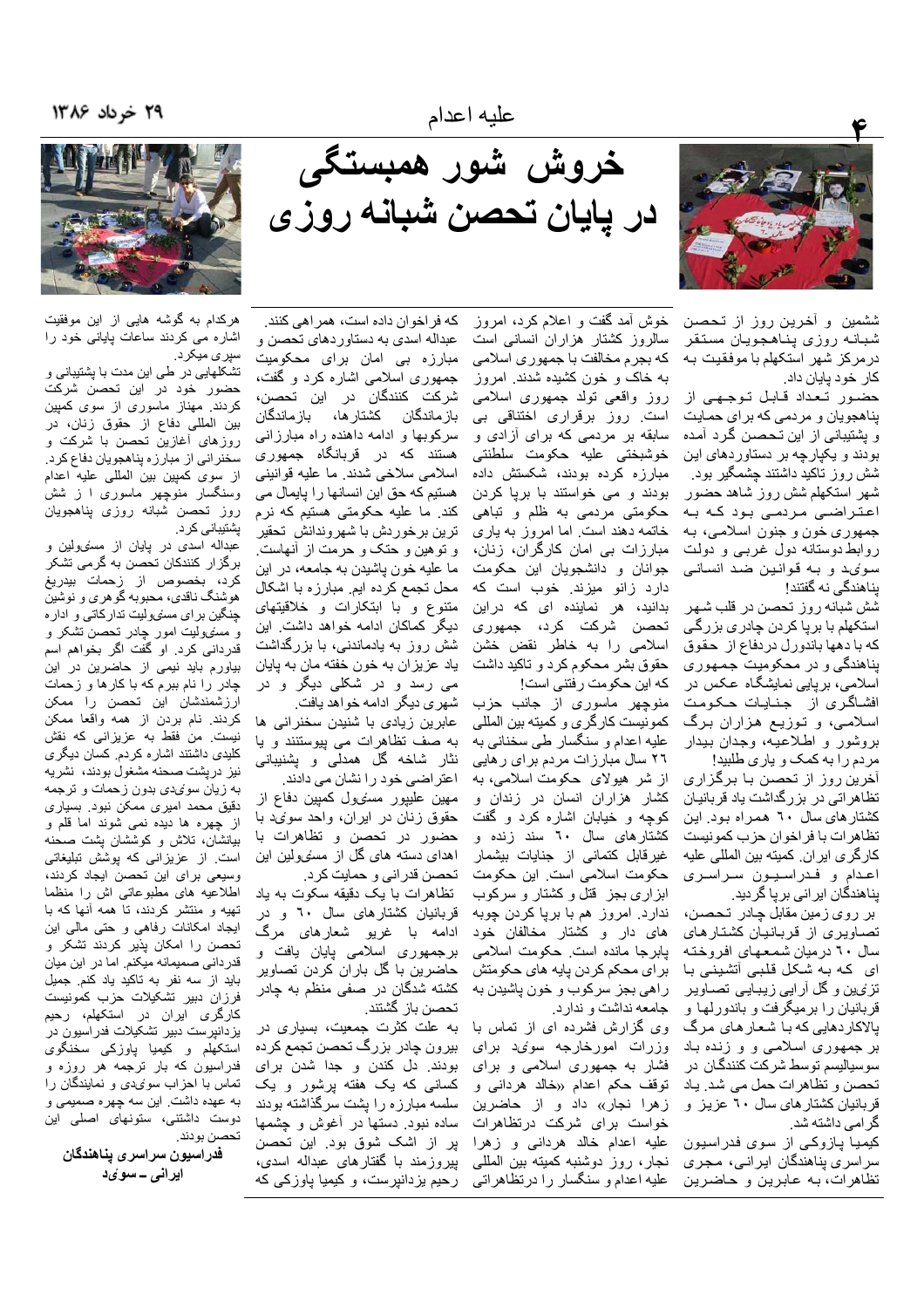# تهدید به مرگ بدلیل طرد اسلام

خبرنگاران مجله معروف زنـان" ماری کلر" از فرانسه به شهر كلن ألممان أمده و بـا جمعـى از فعالين سازمان اكس مسلم مصاحبه کر دند. در شمار ه ماه ژوئن مجله ما*ري* کلر که به زبـان فرانسوي منتشر ميشود مصاحبه زير بهمراه عكس جمعي از فعالين سازمان اكس مسلم مقيم آلمان به چاپ رسیده است. شیوا از فرانسه این مطلب را ترجمه کرده است با تشکر فراوان از ايشان

خىروج از اسىلام از طىرف شريعت ممنوع است،حتى امكـان قتل راهم تجویز میکند. با اینـهمـه مينا احدى و 450 عضو سـازمـان اکس مسلم این کار را در مقا بل دوربينها انجام داده اند. برای پايان بخشيدن بـه هم پيمـانـي و همكاري افراطيون و (طرفداران نسبيت فرهنگي) به نام احترام بـه تفاوتهاي فرهنگى:

اسم مصاحبه كننده: امانويل ايل عكس از :زولين شتلن.

ترجمه فارسي: شيوا به قضاوت پلیس شهر کلن دیدار با مینا در دفتر شورای مرکزی «مسلمان سابق» خطرناک بود. بـه این دلیل ما مینا را در گوشه یک خیابان،نز دیک شنبه باز ار ملاقات می کنیم. در حالیکه اسکورت یلیسی که او را همراهی میکرد چشم از ما بر نمیداشت. کوچک اندام است و چشمانش از ًهوش و زیرکی می درخشند. چنین است که حدودا یک ماه پیش، مینـا در ملا عام میگوید اسلام را طرد میکند ویزودی 450 نفر به او مبی پیوندند که یک سومشان زن هستند. شورایش هر روزه در حال استقبال و ثبت نام كساني است كه از اسلام رویگردان شده اند.

طرد اسلام در شریعت ممنوع است وکسانی که از اسلام روي ميگردانند محکوم به مرگند. تهدیدها بر علیه مینا افزایش میابند. فتواهای غیر رسمی((فقط یک دوجین ملا در تمام دنیا حق صدور فتوای رسمی دارند.)) از طریق اینترنت بر فتواها می افزایند: فتوای قتل،گلوله ای در يشت گر دن، توبه در مقابل خدا. چون ندار د.

شش خانم عضو شورااو را در میان گرفته و با غرور همراهی می کنند. تصمیم میگیریم به خانه أرزو معاون رییس این سازمان برویم آرزو خانمی ترک زبان زیبا وفعالی،55 ساله است. هیچکس ، حتی یک کلمه در پله ها ابراز نکرد. اما همینکه روى كوسنهاى سالن نشستيم زبانها به سخن در آمدند.

«ما تصمیم گرفتیم شورای مرکزی مسلمانان سابق رابرای در هم شکستن یک بت، یک تابو ، بیا مينا با تاكيد توضيح ميداد: ما «كنيم. از راه پرووکاسیون اسمش را چنین انتخاب كرديم،در مقابل " شوراى مرکزی مسلمانان" که دولت ألمان طی سالها أنها را کمک و تشویق كرده بود.

امروزه بیشتر از 3.000.000 نفرمهاجر از کشورهای مسلمان در آلمان زندگی میکنند. بسیار ی از ما به اینجا أمده ایم زیرا از اسلام سیاسی فرار كرده ايم. حكومت ألمان نمي فهمد که ما این نوع موسسات را نماینده خود نمیدانیم؟ که ما حجاب را آنهم از سن 7 سالگي نپذيرفتيم؟

أوردن ملا از مصر و عربستان و…، تکثیر و ساختن مساجد متعدد را محکوم میدانیم. قتلهای ناموسی و سنگسار اینجا هم وجود دارند. (اسلامیها عملأ این كار را دارند میکنند) دو لت آلمان با تو جه به گذشته نازیستي در تاريخ اين كشور، از ترس آنکه متهم به راسیسم شود،اسلامیها را حمایت و ما را بیش از بیش تحت فشار میگذارد. من که سی سال است بر علیه سنگسار،علیه

اشکال متفاوت اعدام و ترور و ظلمت اسلام سیاسی مبارزه میکنم، اما میبینم با این وجود شرایط روز به روز بدتر میشو د.

ما رسما در مقابل مطبوعات ،بـا نشـان دادن چهره هایمان اعلام ارتداد کرده ایم زیرا جامعه اروپا به یک الكتروشوك نياز دارد.

آرزو میگوید: »حق با شماست. مینا دیگر حق یک لحظه تنها یی را دیگر حال تحمل دانشگاهیانی را که میگویند در قران چیز *ه*ای خوب هم هست،ندارم ِ"اسلام" يعني تسليم ِ اين یک مذهب نیست؛ بلکه بهانه ا ی است برای سرکوب ، استثمار و تحکم.

شهلا ادامه میدهد: ارتداد به معنی طرد ترور است به معنى تشويق میلیونها انسان دیگر است که آزادی خود را بدست آورند. آنچه برای من مهم است اینکه دنیا ی بهتری برای فرزندانم بجا بگذارم ، حتى اگر نياز به پذیرش خطر جانبی و مالبی باشد<sub>. «</sub>همـه او را تایید می کنند.

تا كنون دولت ألمان هيچگونه واکنشی به موجودیت شورای مرکزی مسلمانان سابق نشان نداده است،اما مطبوعات جهاني براي مصاحبه با مينا به کلن میروند<sub>.</sub> أشکاربودن و علنیت هر چه بیشتر مینا نقطـه قوت فـعـالـیت اوست. او اینرا میداند ومداوما بر مصاحبه هایش می افزاید. تلفنش مداوما زنگ می خورد. یکباره با قطع تلفن به نظر هیجان زده میاید:»پسر جوانبی بود از کابل «برای تشکر از امیدی که شورا، درافغانستانسی که از ترور های طالبان مرعوب است ، ایجاد كرده است. شهلا سكوت را شكست و گفت: ميليونها بدنبال ما خواهند آمد اين تازه اول کار است.

3 \_ سوال از فتحي بن سلمه: ماری کلر: در مورد ابتکار مينا چه فكر ميكنيد؟

ف ب س: به شهامتش سلام ميگويم. چنين ابتكاري نشان میدهد که افراد بر خلاف نظر اسلامیستها، اسلام یک اعتقاد طبیعی نیست و افراد اگر جرات

جرات داشته باشند می توانند خود را از آن آزاد کنند! من عضو انجمن "مانيفست آزادي" هستم که گردهمایش ازافرادی است که حامل ایده ها و ارزشیهای سكولاريست هستند، همه ما بنوعی ریشه در اسلام داشته ایم. م.ک : موضع شخصی خودتان جيست؟

ف.ب. : اسلام فقط يک مذهب نيست، يک تمدن هم هست. من از مذهب بیرون امده ام ولمی نـه از تمدن اسلامی. من مینا را درک م*ی* کنم که خواسته است توفان*ی* عليه دولت آلمان که از اسلاميستها حمايت ميكند، براه اندازد. آلمانها بشدت ساده لـوح اند، ما همین مشکل را در فرانسه داریے با ایجاد "شورای فرانسوی آیین اسلامی'' کـه تـنــهـا 25% مسلمانان فرانسه را نمايندگي مي کنند؛ بقيه 5 ميليون مسلمان فرانسه خود را از طرف حکومت مطرود می بینند. نیکلا سرکوزی نیاز به یک مخاطب داشت، امسا "س.ف.س.م" بهيچوجه معتدل نيستند. كافي است به موعظه پیشنما زهایشان گوش دهید. ولی همینها هستند که سالنهای نماز و مساجد را کنترل میکنند، وپولها را به انبان میریزند.

َ م.ڪ: يک انجمن "مسلمان سابق " میتواند در فرانسه وجود داشته باشد؟

ف.ب.س : واقعا كه چيز خوبي خواهد بود. شخصاخواستم اينست که یک موسسه مذهب شناسی متفكران مختلف را گرد آورم، تـا یک فرهنگ اسلامی روشنبینـانـه را انتشار دهند.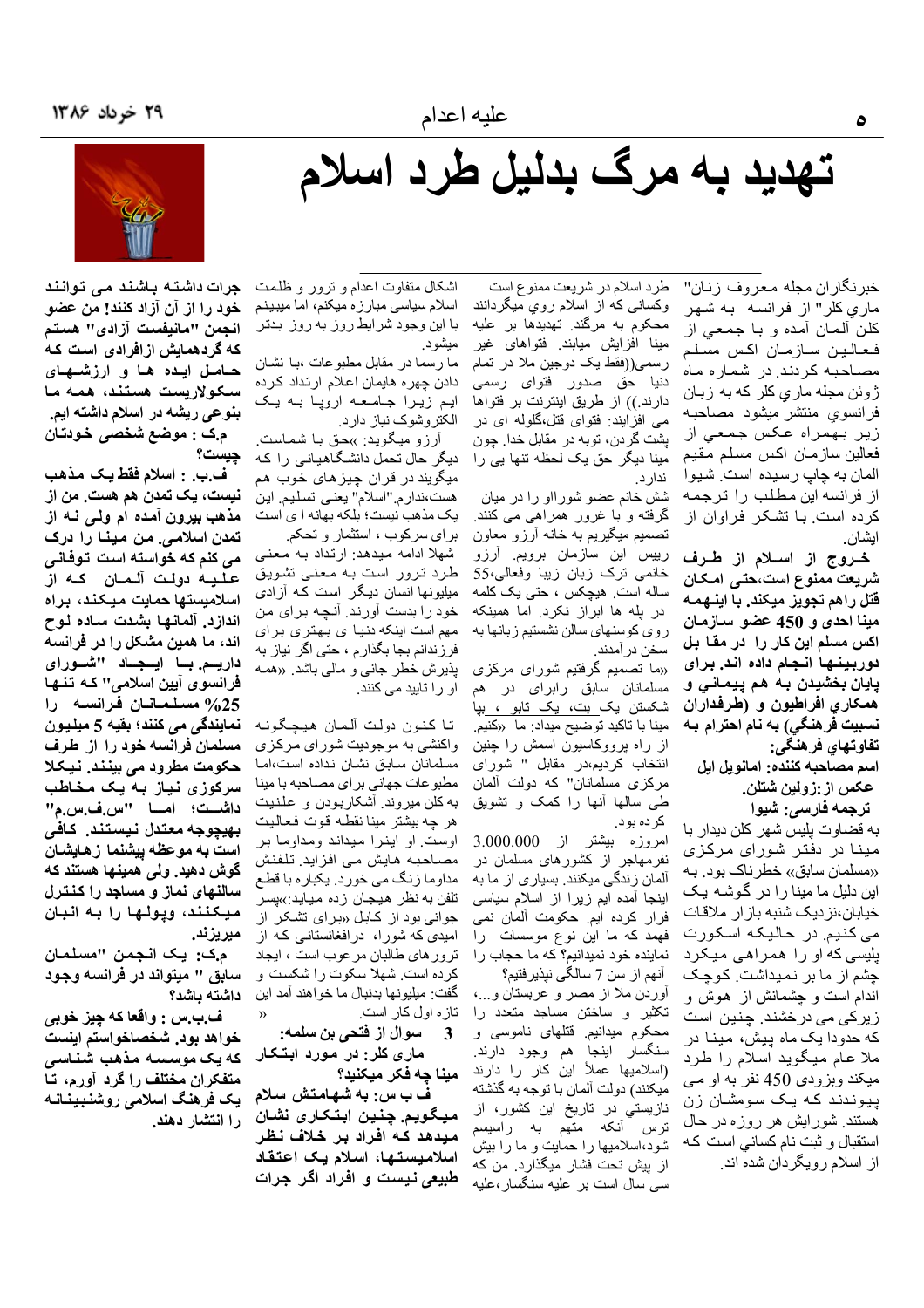نبايد گذاشت مهام را اعدام كنند!

است كه پدر خويش را هم از دست دهد. چشمان کودکانه او منتظر بازگشت پدر به خانه است.

خانواده مهام از مجامع بين المللي مدافع حقوق بشر تقاضاي كمك كرده اند تا جوان خود را از اعدام نجات دهند. كميته بين المللي عليه اعدام بـه همه سازمانها، گروهها و فعالین حقوق بشر فراخوان می دهد که برای نجات جان مهام تمامی نیروی خود را به کار گیرند. کمک کنید مهام را از مر گ نجات دھیے۔

كميته بين المللي عليه اعدام 11/06/2007 www.adpi.net

> محمد زمانی که در یک دعوای ساده و بچه گانه دوست هم سن سالش را به قتل رساند فقط 16 سال داشت. بعد از چهار سال حبس در زندان عادل آباد شیر از ، وی را اعدام کردند. مادر محمد بی خبر از همه جا، با یک تلفن هم بند محمد بـه زندان مراجعـه مـي كند و خبر اعدام پسرش را دريافت می کند. اینهمه بیرحمی و شقاوت در حق مادری که چهار سال امیدوار نشسته بود که نوجوانش به خانـه برگردد، فقط از جمهوری اسلامی برمی اید. مادر محمد می پرسد ایا من حق نداشتم كه حداقل يكروز قبل از اعدام محمد خبر دار بشوم؟.

جمهوری اسلامی در این دو هفته حداقال سه جوان را که در هنگام وقوع جرم، زیر 18 سال داشته اند را به طناب دار سپرده است. کمیته بين المللي عليه اعدام اين اعمال

اونسا هفده ساله .................. او در خانواده خود نيز براي برخي أزاديها جنگيده و توانسته بود، موفقیت هایی به دست أورد. اونسا بدون حجاب بود و به همه میگفت من این را به خانواده ام تحمیل کرده ام. او توانسته بود أخرين بار بر خلاف ميل خانواده اش در سفر دسته جمعي با همکلاسی هاي خود به شهر دیگری رفته و یک هفته أنجا بماند<sub>.</sub> اونسا اخیرا در یک مغازه ساندویچ فروشي کار ميکرد و همکلاسي ها او

جنايتكارانه رژيم جمهوري اسلامي را به شدت محکوم میکند و اعلام میکند اعدام کودکان و نوجوانان باید بلادرنگ متوقف شود. کمپین بین المللي عليه اعدام كودكان و نوجوانان درایران را باید گسترده تر و قویتر پیش ببریم. تا کنون گروه ها، سازمانها و شخصیتهای فعال حقوق بشر بسیاری از این کمپین حمایت كرده اند. نمايندگان احزاب و بارلمانهای اروپایی بطور گسترده از این کمپین حمایت کرده اند. سازمان عفو بين الملل، در طي اطلاعيه هاي بارها اعدام كودكان و نوجوانان را

میگفتند که بر ادر ش او را به محل کار برده و پس از اتمام کارش او را تا خانه همراهي ميکرده است. اونساي جوان يک قدم اجازه نداشت تنها بر دار د.

اونسا مخفیانه به یک پسر علاقمند شده و با او رابطه داشت و اینرا پدر و برادرش فهمیده بودند. آنها شدیدا با رابطه اونسا با پسري که به او علاقمند شده بود، مخالفت میکردند، چرا که قول ازدواج او به یک نفر دیگر داده شده بود.

در ایران محکوم کرده است. ایران تنها کشوری است که در سال گذشته حکم اعدام برای کودکان زیر 18 ساله صادر و اجرا کرده است.

اخیر دست به فعالیتهای گسترده ای زده است كه گزارش اين فعاليتها در اطلاعیه های جداگانه ای به اطلاع مردم خواهد رسید. ما با تمام توان تلاش می کنیم که جمهوری اسلامی را از طريق دولتها، بارلمانها و همچنين سازمانهای مدافع حقوق بشر زیر فشار هر چه بیشتری قراردهیم می توان و بـایـد جـمـهوری اسـلامـی را وادار بـه

كميته بين المللي عليه اعدام در هفته

عقب نشینی کر د. كميته بين المللي عليه اعدام به همه مردم و فعالین حقوق بشر فراخوان می دهد که از کمپین "اعدام کودکـان

را متوقف كنيد" حمايت كنند. به سايت اين كميين مراجعه كنيد و بيتيشن عليه اعدام كودكان را امضاء كنيد. نامه هاى اعتراضى خود را به پارلمان اروپا، سازمان ملل و مجامع بين المللي دفاع از حقوق بشر ارسال کنید. به هر طریق ممکن صدای اعتراض خود به اعدام كودكان و نوجوانان در ایران را بلند کنید.

#### كميته بين المللي عليه اعدام 13/06/2007

نمیخواهد این موضوع را پیگیری

دوستان اونسا در این روزها توسط

یک دختر محجبه که گفته میشود از

اعضاي سازمان اسلامي مللي

گرروش است، همراهی میشوند و

آنها اجازه ندارند با کسی حرف بزنند

و در اين مورد اطلاعاتي بدهند. پدر

و برادر اونسا از فعالین و مرتبطین

با سازمان افراطي اسلامي مللي

صفحه

كند!!!!!!!

گوروش هستند.

اونسا از ینجره حمام به بیرون برتاب شده و گفته میشود قبل از این کار وادارش کرده اند که یک مایع یاک کننده شیشه را نیز بنوشد خانواده او میگویند او در حال یاک کردن ینجره به بیرون پرتاب شده و دوستانش از یک قتل سازمان یافته در خانواده حرف میزنند که بصورت پرتاب از ينجر ه ساز مان يافته شد.

در مدرسه مدیر مدرسه علاقه ای به پيگير*ي* موضوع نشان نميدهد<sub>.</sub> او میگوید به اندازه کافی مشکل دارند، و

دار سپرده شد!

محمد نوجوانی دیگر که به طناب

و دیگر نمی خواهد با مهام باشد. مـهـام آشنا شد. داستان غم انگیز زندگی مرضيه، پدر معتاد، مادر نابينا و فقر مطلق، مهام را بر أن داشت كه مرضیه را از خیابانها نجات دهد. مهام مرضیه را به خانه برد و با وجود مخالف خانواده، با وی ازدواج كرد. بعد از مدتى اين زوج جوان صاحب یک فرزند شدند، پسری که اكنون چهار ساله است. اما خوشبختی به زودی از این زوج جوان رویگردان شد. مرضیه به ناگهان از خانه فرار كرد و بعد از 50 روز مهام او را پیدا کرده و به خانه برد. مرضیه که به شدت عصبی بود، به مهام گفت که با یک مرد دیگر در این مدت زندگی کرده است

که باور ش نمی کر د می گوید که او را دوست دارد و از او خواهش می کند که دست بر دار د. اما مرضیه بـا همـان عصبیت شروع به فحاشی می کند که مهام برای ساکت کردن مرضیه با یک کارد به سر خود ضرباتی را وارد می كند. مرضيه بـه حملات عصبـي اش ادامه مي دهد و مي گويد اگر مردي و شهامت داری چرا کارد را در قلبت فرو نمي كني، در اين لحضه است كه مهام از خود بي خود مي شود و دست به جنایتی می زند که اکنون پشیمانی از انجام أن ظاهراً سودي ندارد. پسر چهار ساله مهام و مرضیه، مادر خود را از دست داده است. آیا عادلانـه

حكم اعدام مهام كاظمى را بعد از تایید حکم اعدامش از سوی دفتر شاهرودي، قابل اجرا است. مهام 25 ساله پدر یک کودک چهار سالـه کـه تنها امیدش دیدار مجدد و بازی با یدر است. دادگـاه مـقرر کرده است کـه هرگاه، مادر مقتول بـه حسـاب دولـت نصف پول دیه را واریز کند، مهام اعدام شود.

داستان زندگی مهام هم یکی دیگر از تراژدیهای است که جمهوری اسلامی باعث و بانسي أن است ٍ مـهـام وقتـي جواني بيست و يكساله بود با مرضيه كه دختري فراري از خانـه بود و بـا لباس يسرانه در خيابانها أواره بود، آشنا شد. داستان غم انگیز زندگی مرضيه، پدر معتاد، مادر نابينا و فقر مطلق، مهام را بر آن داشت که مرضيه را از خيابانها نجات دهد.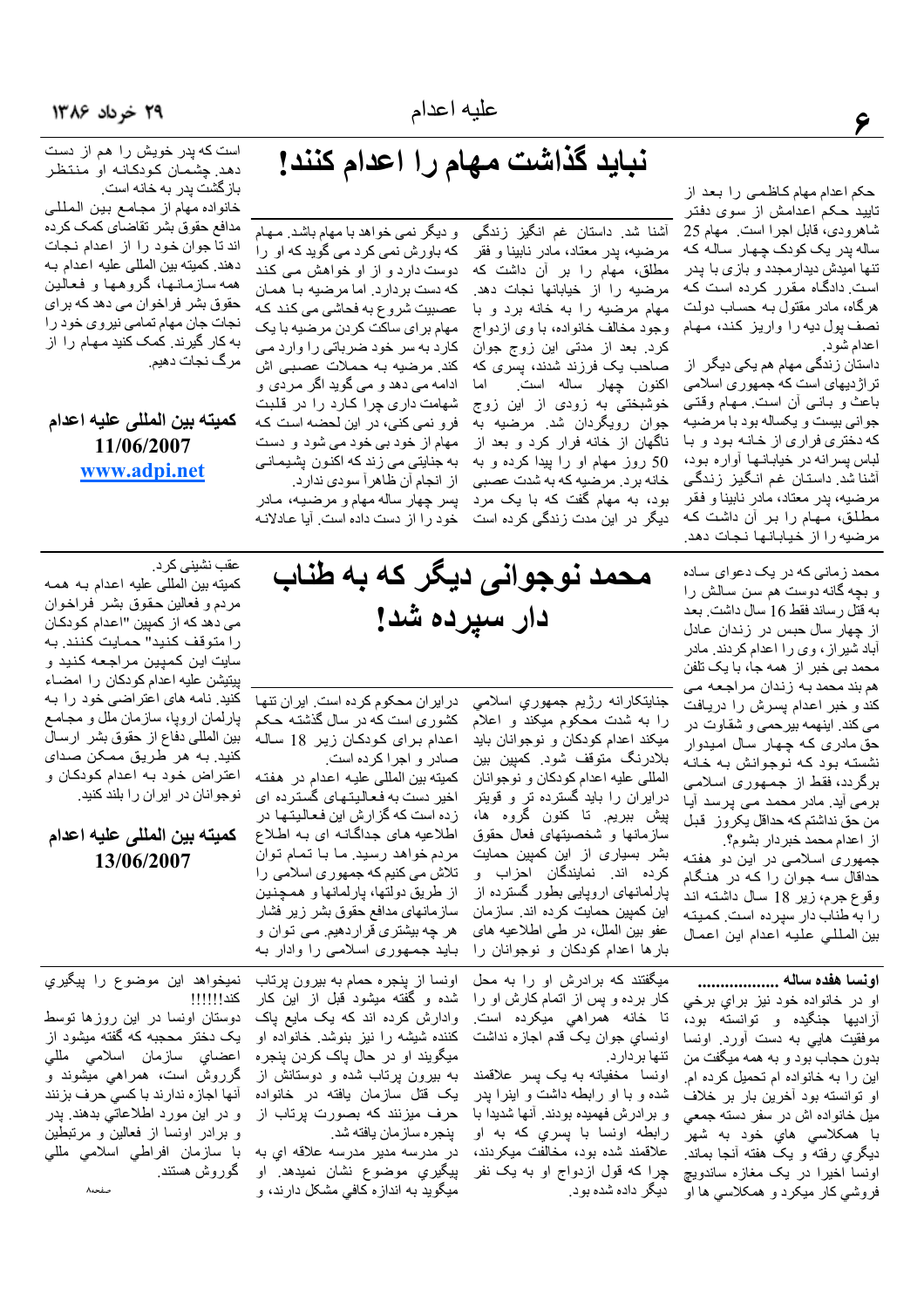به دنبال نامه سرگشاده مینا احدی سخنگوی کمیته بین المللی علیه اعدام و سنگسار برای یک اقدام عاجل و فوري براي نجات جان خالد هرداني و كبرا نجار، كميته بين المللي اقدامات معینی را در دستور خود قرار داد.

در طی تماسهایی که فعالین کمیته بین جداگانه منتشر خواهد شد. المللی علیه اعدام با اتحادیه سخنرانی منوچهر ماسوری در<br>بیمارستانهای کانادا گرفتند، فرد تحصن فدراسیون سراسر پناهندگان میوزین رئیس اتحادیه که از طرف ۴۳۰۰۰ عضو اتحادیه بیمارستانها از استان بریتیش کلمپیا خطاب به سران حکومت اسلامی ارسال شد، این یکی از فعالیتهای مهمی بود که نقش بز رگی در رابطه با موفقیت کمیین بازی خواهد كرد. متن ترجمه فارسى نامه فر د ميو زين پيوست اين اطلاعيه است. از اقدامات مهم دیگر کمیته :

جلسه سخنراني مينا احدى عليه اعدام و محکومیت اعدام خالد حردانبی و سنگسار کبرا در شهر زیگن ألمان به دعو ت ساز مان عفو بين لملل است. جلسه سخنرانی مینا احدی در روز شنبه 16 ماه جون در شهر نوبز ألمان به دعوت اتحادیه کارگری وردی بر علیه اعدام و سنگسار در ایران ملاقات نمايندگان كميته بين المللي عليه اعدام، پيا اطيابي و منوچهر ماسوری با نمایندگان وزرات امور خارچه در روز جمعه 15 ماه جون، و کبرا را تضمین کنند.

گزارش این ملاقات در اطلاعیه

كمبين نجات جان خالد هرداني و كبرا نجار اقدامات و فعاليتهاى كميته بين المللى عليه اعدام

كميته بين المللي عليه اعدام ۱۵ جون۷۰۰۷



ادره استاني : شماره ۵۰۰۰ بزرگراه فریزر ، شهر برنابی استان بریتیش کلمبیا ـــ شمار ه -آدرس رايانه www.heu.org شماره فکس : ۱۵۱۰ـ۷۳۹ـ،۲۰ ۱۳ ژوئن ۲۰۰۷ جمهوري اسلامي ايران رئيس جمهور محمود احمدي نژاد ahmadinejad@president.ir ای مىل :

رئیس جمهور گرامی موضوع : اعدام خالد هردانی و کبری بخش عمومی کانادا ـ کیث مارتین نماینده نجار

> من به نمایندگی از ٤٣٠٠٠ عضو اتحاديه بيمارستانها از شما در خواست میکنم که خالد هردانی و کبری نجار که در آستانه اعدام و سنگسار هستند

میفهمم که جمهوری اسلامی آقای خالد<br>هردانی را گناهکار می داند و فشار<br>زیادی روی ایشان هست که حکمش را امضا، كند . من به شما هشدار مى دهم كه اینکار را نکنید. سنگسار عملی ظالمانه است و شکنجه اي غیر معمول است که لايحه حقوق بشر را نقض مي كند . خانم كبرى نجار مادر چهار فرزند است . بعد از ازدواج ، ایشان بوسیله شوهر

، هر چه زودتر بخشوده شوند <sub>.</sub>

معتادش زیر فشار قرار گرفته که تن فروشی کند . در حال حاضر مجرم به رابطه خارج از ازدواج شده است <sub>.</sub> کبری سه بار به کمیته عفو نامه نوشته و هر بار جواب رد گرفته و هر بار حکم سنگسارش تائيد شده است .

لطفا هر چه زودتر در رابطه با سلامتي أقاي خالد هردانى و كبرى نجار اقدام كنيد .

> با احتر ام فرد ميوزين رئيس

رونوشت جهت اطلاع :

اعتر اض كنيد!

مدیر استانی ۔ كمبته عدالت جهاني جیم گو ر مان – اتحادیه کار گر ان بخش -عمومی کانادا ـ کن داوید سون -اتحاديه كاركران بخش عمومي كانادا کورینا کراولی - اتحادیه کارگران -

مجلس بیل بلا لاکی نماینده یارلمان - وين ماعستن نماينده

بارلمان ألكس مكدانا نماينده يارلمان

> براي نجات جان مكرمه ابراهيمي و دوستش از طبق خبري كه روز سه شنبه ۱۹ ماه ژوئن به دست ما رسید، مکرمه ابراهیمی ۴۳ ساله و دوست بسرش كه در زندان چوبين تاكستان هستند، به زودي سنگسار ميشوند. گفته میشود که در مقابل بهشت ز هراي تاكستان ، جمهوري اسلامي ایران قصد دارد، این دو نفر را ساعت ۹ صبح روز پنجشنبه ۲۱ ماه ژوئن ، ۳۱ خرداد سنگسار کند. براي نجات جان اين دو نفر ، كميته بین المللی علیه سنگسار از همه امكانات خود استفاده خواهد كرد. صبح روز چهارشنبه ۲۰ ژوئن، مینا

احدي با تماس تلفني با چندين نفر از نمایندگان پارلمان اروپا در بروکسل و استراسبورگ **، خ**بر این واقعه و فوريت أنرا به اطلاع أنها رساند. در عین حال تماس با وزارت امور خارجه ألمان و كشور هاي ديگر كه كميته بين المللي عليه سنگسار را مي شناسند، در دستور ف*وری م*ا در چند ساعت آتی است.

سنگسار كمتر از بيست و چهار ساعت وقت داريم!

> تنها از طریق اعمال فشار به سران جنايتكار حكومت اسلامى ميتوان جلوي اجراي اين حكم را گرفت.

تحصن فدراسيون سراسر يناهندگان

در مرکز شهر استهکم، در روز 13

ماه جون که گزارش این سخنرانی

میتیگ اعتراضی مشترک کمیته بین

المللبي عليه اعدام و سازمان عفو بين

الملل در استكهلم در مقابل پارلمان

کشور سوئد<sub>.</sub> که در روز 18 ماه

جون در میدان مینت توریت، ساعت

16:00 برگزار خواهد شد. نمایندگان

احزاب پارلمانی کشور سوئد در این

بِیکت اعتراضی فعالین کمیته در

فرانسه، گزارش كامل اين پيكت نيز

در اطلاعیه ای جداگانه منتشر خواهد

طبق خبري كه به دست ما رسيده

است، خالد حردانی به اعتصاب غذا

دست زده و وضع او وخیم است. ما

از همگان درخواست داریم که با

پيوستن به اين كمپين، نجات جان خالد

میتینگ سخنر انی خواهند کرد.

نيز جداگانه منتشر خواهد شد.

مينا احدي امروز با راديو فردا مصاحبه اي انجام داد و ضمن اعلام خبر اینکه احتمالا فردا در تاکستان دو نفر سنگسار خواهند شد، از همگان دعوت كرد به اين حكم وحشيانه اعتر اض كنند<sub>.</sub>

فعالين كميته بين المللي عليه سنكسار در چند ساعت آتی خواهند کوشید هر آنچه در توان دارند، انجام دهند تا جلوي اجراي اين حكم وحشيانه گرفته

سنگسار وحشيانه و غير انساني است، و حكومت اسلامي ايران براي ايجاد

وحشت در جامعه و پس راندن مردم و زنان ، میکوشد از این حربـه بـاز هم استفاده كند. مبارزات مردم در ایران و اعتراضات گسترده جهانی تا كنون باعث شده است، حكومت اسلامي در اجراي احكام سنگسار نا کام بماند. باید کاری کرد که فردا نیز حكومت اسلامي ايران را وادار بـه عقب نشینی کرد. مـا نبـاید بـگذاریم مکرمه ابراهیمی و دوست او را سنگسار كنند مكرمه مادر سه کو دک است و از زندان تماس گرفته و گفته است که از اجرای حکم سنگسار وحشت دارد کمک کنید جان مکرمه و دوستش را نجات دهيم. بهر طريق ممكن بـه اين حكم

كميته بين المللى عليه سنگسار ۲۰ ژوئن ۲۰۰۷ تلفن : .. 491 Y V & J 9 7 4 1 4 minaahadi@aol.com

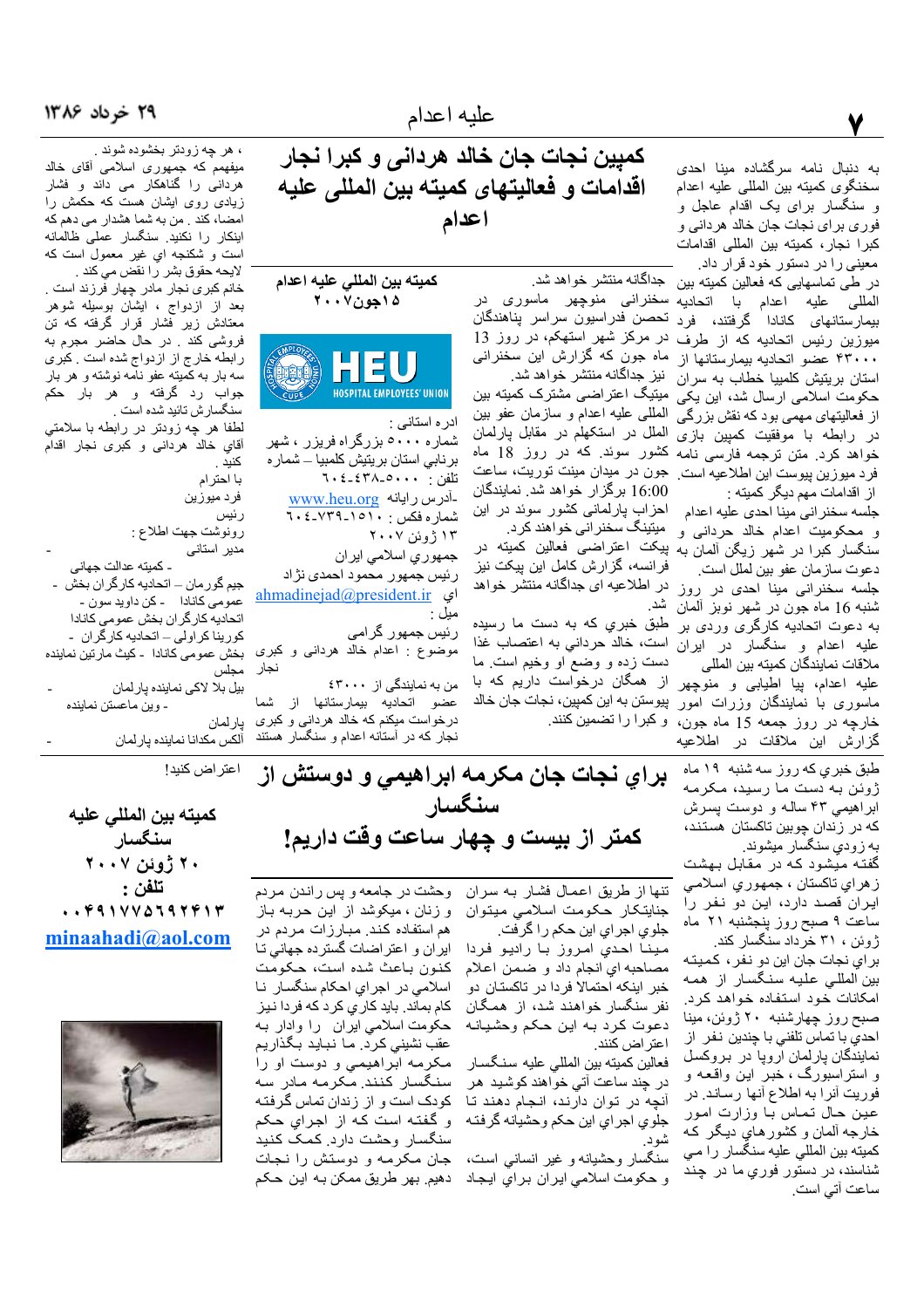به قدرت مردم بجان آمده از دست رژیم اسلامی<br>در های زندانها را می گشائیم!

طی تماسی از زندان، از ما خواسته شده است کـه بـرای آزادی همـه زندانيان سياسي سريعا اقدام كنيم. كميته ما از بدو تاسيس، هدفي جزء این نداشت و فعالیتهای تـاکـنـونـی اش چیزی جز مبارزه بی امان و بی تخفیف برای آزادی همه زندانیان سیاسی نبوده است. ما همراه با همه مردم اير ان و همه آز اديخو اهان جهان عزم كرده ايم به قدرت مردم در هاي زندان ها را در ایران بگشائیم. ما می تو انيم!

جمهوري اسلامي هم اكنون تعداد زیبادی از انسانها آزادیخواه و معترض را در زندانهای خود به بند كشيده است. اين كارگر ان، معلمان، يرستاران، دانشجويان، جوانان و انسانهای أزادیخواه هستند کـه امروز به جرم مبارزه برای خواستهای برحق خود و به خاطر مبارزه براي آزادی و برابری در زندان هستند. زندان چماق سركوب رژيم اسلامي ایران برای عقب راندن مبارزات مر دم در جامعه است. باید این چماق سرکوب را از دست رژیم بیرون أورد. باید در *های ز*ندانـهـا را گشـود. ما برای أزادی بدون قید و شرط تمامی زندانیان سیاسی مبارزه ميكنيم.

کمیته مبارزه برای آزادی زندانیان سياسي در ادامـه فـعـاليتش، تـعرض جدیدی علیه رژیم اسلامی را به منظور أزادي زندانيان سياسي شروع كرده است. اسامى تعدادى از زندانیان سیاسی که تاکنون منتشر شده است، ضمیمه است. مـا از همـه سازمانها و نـهـادهـای أزادیـخـواه در سراسر جهان میخواهیم که با نوشتن نامه های اعتراضی و به هر شکلی

اونسا هفده ساله را................. گفته میشود که مسئولین مدرسه از طرف سازمانهای اسلامی تهدید شده اند و بدین ترتیب همه دهانها بسته شده و سکوت مرموزي در مورد اين قتل در محله و شهر اویسکیرخن در جريان است. حالا از ما خواسته شده است، در این مورد دخالت کرده

که میتوانند ما را در مبارزه برای آزادی زندانیان سیاسی در ایران مورد حمایت و پشتیبانی قرار دهند. کمیته مبارزه برای ازادی زندانیان سیاسی همه مردم بجان آمده از دست رژیم اسلامی و بخصوص خانواده های زندانیان سیاسی را فرا می خواند که به کمپین ما بر ای آزادی بی و قید و شرط کلیه زندانیان سیاسی در ايران بييوندند!

**کمیته مبارزه برای آزادی زندانیان 5.**  $Y \wedge T$  می $Y \wedge T = 1$  خرداد ۱۳۸۶

سخنگوی کمیته مبار زه بر ای آزادی زندانیان سیاسی ــ کیوان جاوید  $yah(\omega)$ prisoner political iran com.oo<sup>ا</sup>يميل:

#### 0044103525 79-0044)تلفن:

این لیست در حال تکمیل شدن است. با تکمیل شدن این لیست، در اطلاعیه های بعدی اسامی زندانیان سیاسی دیگر را گزارش خواهیم کرد و میخواهیم که ما را در تکمیل این لیست کمک کنید.

#### اسام*ی* سیصد و بیست و پنج نفر از زندانیان سیاسی در ایران:

صدیق کریمی کارگر (زندان سنندج۔ به جرم برگزاري اول ماه مه ) شيث امانی (زندان سنندج به جرم برگزاری اول ماه مه) (شیث امـانـی و صدیق کریمی روز ۹ خرداد به دادگاه منتقل شدند و بـه 11 كـارگر بازداشتی در مراسم اول ماه مه سنندج اعلام گردید تا روز 19/4/86 جهت محاكمه به شعبه 104 جزايي دادگاه عمومي سنندج مراجعه كنند)

منصور اسانلو رييس  $\cdot$ 3 هیات مدیره سندیکای شرکت واحد در جلسه روز پنجم اسفند ٨٥

و كاري كنيم كه فورا اين موضوع فراموش نشود.

این واقعه در قلب اروپا و در ألمان اتفاق افتاده است. يديده دختران بالكني در سوئد پديده شناخته شده اي است. بنظر میرسد سازمانهاي اسلامی این روش قتل را در ألمان نیز بیاده میکنند. اونسا شاید اولین

در شعبه ۱۶ بازپرسی دادگاه انقلاب جمهوري اسلامي به اتهام «اقدام عليه امنیت ملی» به تحمل چهار سال حبس و بابت اتهام «تبليغ عليه نظام» به تحمل يك سال حبس و در مجموع به پنج سال حبس تعزيري محكوم شد. محمود صالحي (زندان  $\mathcal{A}$ سنندج۔ کارگر و به جرم برگزاری اول مه يک سال زندان قطعي و سه سال حبس تعليقي ) سعید ماسوری( سازمان مجاهدين خلق ، اعدام ، اتاق 122 بند 209اوين ) محمد ابراهیمی ( نویسنده .6 یک کتاب مذهبی ، سلول 127 بند209 اوين ) ابولفضل جهاندار (فعال .7 دانشجويى ، 5/3 سال ، اتاق 121 ، بند 209 زندان اوين ) سعيد درخشندي(فعال  $.8\,$ دانشجويبي ، 5/3 سال ، اتاق 10 - بند 209 زندان اوين) كيوان انصارى ( فعال .9 دانشجويي ، 5/4 سال ، اتاق 122 ، بند 209 زندان اوين) حميد پور وثوق ( اتاق 121  $.10$ ، بند 209 زندان اوين ) غفور اسمائيلي ( اتاق 121  $.11$ ، بند 209 زندان اوين ) صادق كهن دل (بند 209  $.12$ زندان اوين ) حسن عسگری (بند 209 .13 ز ندان اوين ) عبدالله المنصورى (بند 209 .14 زندان اوين )

فرهاد وكيلبي ( اناق 121 ، .15 بند 209 زندان اوين ) محمد حسن فلاحی زاده  $.16$ ( اتاق 122 ، بند 209 زندان اوين )

مورد این نوع قتل نباشد، ولی قطعا اخرين ان هم نيست.

ما براي روشن كردن اين واقعه و براي شکستن سکوت در این مورد اقدام خواهیم کرد. سازمانهای جنایتکار اسلامی که در قلب ارویا قتل ناموسی سازمان داده و با ایجاد فضای رعب و وحشت و با تهدید به ترور این کار را بیش میبرند، باید با اعتراض و نفرت عمومی روبرو شوند.

كاظميني بروجردي (بند  $.17$ 209 زندان اوين ) على حيدريان (اتاق 122  $.18$ ، بند 209 زندان اوين ) رضا ملكيان ( اتاق 122 ، .19 بند 209 زندان اوين ) اب والفضل عابديني  $.20$ (روزنامه نگار ، بند 209 زندان اوين ) حامد واعظ تقوى  $.21$ (سخنگوي معلمان ، بند 209 زندان اوين ) مجيد شيخ پور (فعال  $.22$ دانشجويي ، بند 209 زندان اوين ) مقداد خليل پور (فعال  $.23$ دانشجویی ، بند 209 زندان اوین ) فرزاد كمانگر ( اتاق 10 ،  $.24$ بند 209 زندان اوين ) مجید کـاووسـی فـر ( اتـاق  $.25$ 122 بند 209 زندان اوين )  $.26$ ابراهيم افشىار (اتـاق 122 بند 209 زندان اوين ) آقا جاني ( سلول 114، بند  $.27$ 209 زندان اوين) قیاسی (سلول 10، بند .28 209 زندان اوين ) احمد رشیدی نیا ( اتاق .29 122 ، بند 209 زندان اوين ) عباس جبلى حقيقى تنها .30 ( اتاق 122 ، بند 209 زندان اوين ) ابراهيم خدابنده ( عضو .31 شورای ملی مقاومت ، اتاق 10 بند 209 زندان اوين ) جميل بصام (عضو .32 شورای ملی مقاومت ، سلول 128 بند 209 زندان اوين ) بـابـک زمـانـیـان (فـعـال .33 دانشجويي ، بند 209 زندان اوين )

سازمان اكس مسلم در آلمان ، مصمم است در این مورد فعالیت کرده و یکبار دیگر نگاهها را به تاریک خانه هایی معطوف كند كه جز سازماندهي قتل و ترور و جز دفاع از عقب ماندگي و ار تجاع و پوسیدگی کا*ر ي* نميکنند. شوراي مركزي سازمان اكس مسلم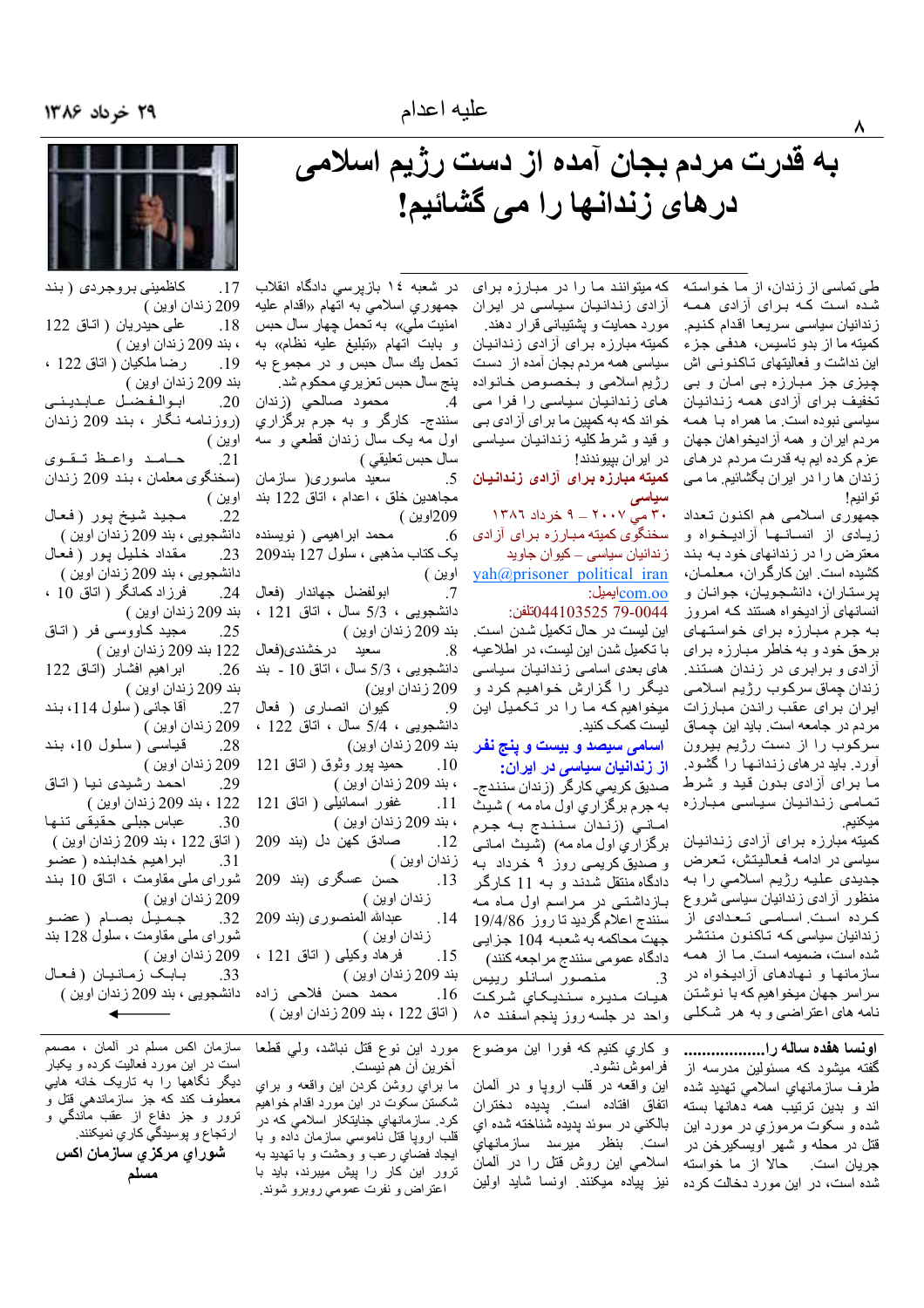# ۲۹ خرداد ۱۳۸۶

| عليه اعدام                             |                                                                   |                                   |
|----------------------------------------|-------------------------------------------------------------------|-----------------------------------|
| جواد نيمي (نعيمي)<br>.84               | مجاهدین خلق ، 6 سال ، زندان دیزل                                  |                                   |
| دکتر عوده عفراوی ( 20<br>.85           |                                                                   | .34                               |
| سال و تبعید به زندان اردبیل )          | گحمد قصابان ( فعال أبادكرمانشاه)<br>بی،بند209زندان۱وین)  56.      | دانشجويي ، بند 209 زندان اوين )   |
| مسلم المهائي (1 سال زندان ،<br>.86     | ( سازمان مجاهدين خلق ، 10 سال ،                                   | پويان محموديان ( فعال<br>.35      |
| تبعيد به خر م أباد )                   | زندان دیزل آباد کرمانشاه )                                        | دانشجويي ، بند 209 زندان اوين )   |
| عبدالله سعیدی (2 سال<br>.87            | 57. محمد سعيد عبدالهي                                             | سعيد فيض الله زاده (فعال<br>.36   |
| زندان ، تبعید به زندان تهران )         | ( حزب كومله ، 10 سال ، زندان                                      | دانشجویی ، بند 209 زندان اوین )   |
| شبيب خسرجي (2 سال<br>.88               | دیزل آباد کرمانشاه )                                              | مازیار سمیعی ( فعال<br>.37        |
| زندان ، تبعید به زندان اراک )          | 58. روح الله عسگری                                                | دانشجويي ، بند 209 زندان اوين )   |
|                                        |                                                                   | هاله اسفندیاری ( سلول<br>.38      |
| بهروز جاويد تهراني(فعال<br>.89         | ( سازمان مجاهدين خلق ، 11 سال ،                                   | 112،بند 209 زندان اوين )          |
| دانشجويـي ، 7 سـال ، زنـدان            | زندان اصفهان )                                                    | على فرحبخش ( روزنامه<br>.39       |
| گو هر دشت کر ج )                       | 59. محمد مهربان پور                                               | نگار ، سلول 123 ، بند 209 زندان   |
| 90. امير ساران(جبهه اتحاد              | (سازمان مجاهدين خلق ، 11 سال ،                                    |                                   |
| ملي، 15 سال ، زندان گوهردشت            | زندان اصفهان )                                                    | اوين )                            |
| ک <i>ر</i> ج)                          | 60. ناظم بريحي ( طلبه ،                                           | سعيد ايزدبخش ( فعال<br>.40        |
| 91.        شهرام پور منصوري(اعدام      | اعدام )                                                           | دانشجویی ، بند 209 زندان اوین )   |
| ، بلاتکلیف ، زندان گوهردشت             | 61. عبدالرضا هليچي (بار بر ،                                      | 41. ساسان بابایی ( زندان          |
| ک <i>ر</i> ج)                          | اعدام )                                                           | سنندج )                           |
| 92. فرهنگ پور منصوری                   | طاهر تميمي ( 15 سال ،<br>.62                                      | 42. عمر امامی (حزب                |
| (اعدام ، بلاتكليف ، زندان              | 5 سال تبعيد ار دكان يز د )                                        | دموكرات كردستان ، 21 سال ،        |
| گو هر دشت کر ج)                        | توفيق حمادى (8 سال ، 5<br>.63                                     | زندان مرکزی یزد )                 |
| 93.         عليرضا كرمى خير  آبادى     | سال تبعید به سردسیر کرمان )                                       |                                   |
| (اعدام ، بلاتكليف ، زندان              | صعود صليتي (9 سال ، 4<br>.64                                      | مجاهدين خلق ، 25 سال ، زندان      |
| گو هر دشت کر ج)                        | سال تبعید به قزوین )                                              | مرکز <i>ی</i> بیرجند)             |
| 94.       افشين بـايـمـانـي( سـاز مـان | محمد جلالی (8 سال ، 3<br>.65                                      | 44. حيدر نورى (سازمان             |
| مجاهدين خلق ، ابد ، زندان              | سال تبعید به آذربایجان شرقی )                                     | مجاهدين خلق ، 25 سال ، زندان      |
| گو هردشت کر ج )                        | محسن باوی (20 سال ،<br>.66                                        | مركزى سمنان)                      |
| 95. حعفر اقدامى(سازمان                 |                                                                   |                                   |
| مجاهدين خلق ، 15 سال ، زندان           |                                                                   |                                   |
| گو هردشت کر ج)                         |                                                                   |                                   |
| 96. عباس عسـگرى زادە                   | دانشجویی)<br>47.     ایرج فرجادی( فعال 68.     هانی باوی (دانشجوی |                                   |
| (سازمان مجاهدين خلق زندان              |                                                                   |                                   |
| گو هر دشت کر ج)                        | سياسي، وضعيت نامعلوم ، زندان حسابداري ، 11 سال ، 10 سال           |                                   |
| 97. مريم سادات ِ (سازمان               | تبعبد )                                                           | مشهد)                             |
| مجاهدین خلق ، زندان گوهردشت            | مسلم باوي (محکوم به 16<br>.69                                     | ناصر خيراللهي ( انجمن<br>.48      |
| کر <i>ج</i> )                          | سال ، 10 سال تبعید به اراک )                                      | پیشاهنگان راه آزادی ، بلا تکلیف ) |
| حسین کاووسی فر (بند 5<br>.98           | ضامن باوي ( اعدام )                                               | محمد نيک بخت ( انجمن ۔70<br>.49   |
| زندان گو هردشت کر ج )                  | اسد باوی (محکوم به 10<br>.71                                      | بِیشاهنگان راه أزادی ، 8 سال      |
| 99. كيوان رفيعي ( فعال حقوق            | سال )                                                             | زندان )                           |
| بشر ، بلاتکلیف ، بند 7 زندان اوین )    | محمد على سوارى ( 11<br>.72                                        | اکبر سنجابی (سازمان<br>.50        |
| علیر ضا اربابی ( بند 7 زندان<br>.100   | سال ، زندان اهواز )                                               | مجاهدین خلق ، ابد ، زندان         |
| اوين )                                 | 73.        ريسان سواري ( اعدام )                                  | دیزل آباد کر مانشاه)              |
| 101. غلامي (بند 7 زندان اوين )         | ارکان سواری ( زندان<br>.74                                        | 51. محمد ويضىي (سازمان            |
| سر هنگ قاسمی ( بند 7 زندان<br>.102     | اهواز )                                                           | مجاهدين خلق ، 9 سال ، زندان       |
| اوين )                                 | رحيم عفرائي (محكوم به<br>.75                                      | دیزل أباد کرمانشاه )              |
| 103. دکتر کیوان امیری (بند 7           | 3 سال تبعيد )                                                     | 52. على صالحى (حزب                |
|                                        | علی مطبوعی ( زندان زندان اوین )<br>.76                            | دموكرات كردستان ، 22 سال ،        |
| 104. مسید حمید سید علی خانی ( بند      | اهواز )                                                           | زندان دیزل آباد کر مانشاه )       |
|                                        | على حلفي ( زندان اهواز )     7 زندان اوين )<br>.77                | 53. محمد مرادى (حزب               |
| 105. عليرضا منتظر صائب (بند            | .78<br>مهدي خضبر او ي                                             | دموكرات كردستان ، 22 سال ،        |
| 7 زندان اوين )                         | احمد ألبوغيش ( 6سال )<br>.79                                      | زندان دیزل آباد کرمانشـاه)        |
| 106. عليرضا ده هيجده (بند 7            | جواد جابري (5 سال )<br>.80                                        | 54.        پيمان خنجرى (  سازمان  |
| زندان اوين )                           | عزیز کارفی (3 سال )<br>.81                                        | مجاهدين خلق ، 27 سال ، زندان      |
| 107. محمد كريم عبدالرحماني             | عزيز ساعدي (2 سال )<br>.82                                        | دیزل آباد کرمانشاه )              |
| (بند7 زندان اوين )                     | لیلا کعبی ( اعدام )<br>.83                                        | 55. حميد عزكل (سازمان             |
|                                        |                                                                   |                                   |

| مصطفی دریا نورد ( بند 7<br>زندان اوين )                                            | 20                       |
|------------------------------------------------------------------------------------|--------------------------|
| .<br>اردشیر رازقی ( بند 7<br>.109                                                  | (                        |
| زندان اوين )                                                                       | ان ،                     |
| .ب<br>جمال بهادری (بند7 زندان<br>.110                                              |                          |
|                                                                                    |                          |
| اوين )                                                                             | سال                      |
| <mark>حسین داروغه (بند8 زندان</mark><br>.111                                       | $\overline{(}$           |
| اوين )                                                                             | سال                      |
| <mark>حبيب قوتي (بند 8 زندان</mark><br>.112                                        | - (                      |
| اوين )                                                                             | هال                      |
| مجيد السلام السدى ( بند 8<br>.113                                                  | ـدان                     |
| زندان اوين )                                                                       |                          |
|                                                                                    | حاد                      |
| رےس ریں .<br>114.    غلام حسین کلبی ( سازمان<br>مجاهدین خلق ،  ابد ، بند 350 زندان |                          |
|                                                                                    | شت                       |
| اوين )                                                                             |                          |
|                                                                                    | عدام                     |
| .ویی )<br>115.    سعید شاه قلعه ای( سازمان<br>مجاهدین خلق ، ابد ، بند 350 زندان    | ئىت                      |
| اوين)                                                                              |                          |
|                                                                                    | ری                       |
|                                                                                    |                          |
|                                                                                    | ⊾ان                      |
| اوين )                                                                             |                          |
| هاشم شاهی نیا (سازمان<br>.117                                                      | بادي                     |
| مجاهدين خلقٰ ، بند 350 زندان                                                       | ⊥ان                      |
| اوين )                                                                             |                          |
| عباس شیررضا ( جاسوس<br>.118                                                        | مان                      |
| هسته ای ، بند 350 زندان اوین )                                                     | ⊥ان                      |
| جليل أقاجاني (بند 350<br>.119                                                      |                          |
|                                                                                    | سان                      |
| زندان اوين )                                                                       |                          |
| دکتر مهدی قیاسی نژاد ( بند<br>.120                                                 | دان                      |
| 350 زندان اوين )                                                                   |                          |
| خانچاری ( بند 350 زندان<br>.121                                                    | زاده                     |
| اوين )                                                                             | ⊥ان                      |
| مصطفی سنگ تراش<br>.122                                                             |                          |
|                                                                                    |                          |
|                                                                                    |                          |
| (سازمان مجاهدین خلق ، بند 350                                                      | سان                      |
| زندان اوين )                                                                       | ئىت                      |
| حمید رضا برهانی ( بند<br>.123                                                      |                          |
| 350 زندان اوين )                                                                   | $5^{\circ}$              |
| خليل شالچي(سازمان<br>.124                                                          |                          |
| مجاهدين خلق ، بلاتكليف ، بند 350                                                   | نوق                      |
| اوين)                                                                              | $\overline{\mathcal{L}}$ |
|                                                                                    | دان                      |
| ۔<br>125 <sub>.</sub> امیر پرویزی( سازمان                                          |                          |
| مجاهدين خلق ، بلاتكليف)                                                            |                          |
| 126. رضا محمدي( عضو حزب                                                            | $\overline{(\cdot)}$     |
| دموكرات كردستان، 15 سال)                                                           | ندان                     |
| 127. حسن خبيرى نيا( بلاتكليف،                                                      |                          |
| به اتمام نوشتن نامه اي به خامنه اي)                                                | د 7                      |
| 128. حسن ناهيد( امنيتي 3، سال                                                      |                          |
| ، بند 350 زندان اوين)                                                              | ِ بند                    |
|                                                                                    |                          |
| 129. حسين غضنفري( از<br>اعضای انجمن پادشاهی ایران ،                                | بند                      |
|                                                                                    |                          |
|                                                                                    |                          |
| بلاتکلیف)<br>130. ارژنگ داوودی(14 سال ،                                            | د 7                      |
| زندا <i>ن</i> مرکز <i>ی</i> بندر عباس ،<br>مرخصى)                                  | لمنسى                    |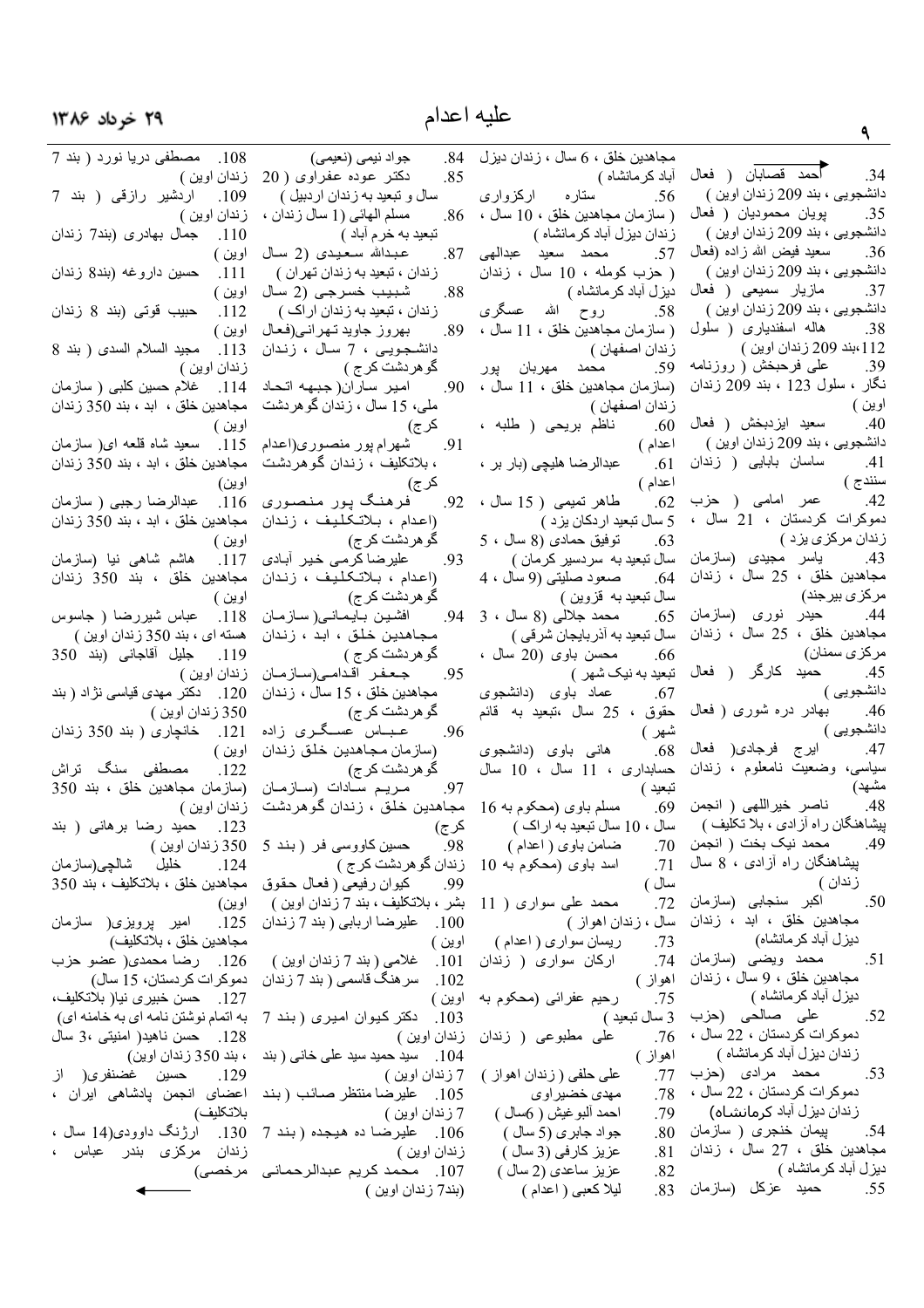| ۲۹ خرداد ۱۳۸۶                    |              |                                        | عليه اعدام |                                                           |                                                        |
|----------------------------------|--------------|----------------------------------------|------------|-----------------------------------------------------------|--------------------------------------------------------|
|                                  |              |                                        |            |                                                           |                                                        |
| نورعلى تابنده ( سر سلسلـه        | .242         | ناصر صدقی ( کومله ، ابد )              |            | 160. عزیز صادقی، (حزب 193.                                | 131. مهندس احمد رشيد نيا ( اتهام                       |
| در اویش گنابادی )<br>ايوب رحماني | .243         | جمال حسینی (کومله ، 5                  | .194       | دموکر ات کر دستان ، ابد )                                 | جاسوسی هسته ای، بلاتکلیف)                              |
| نامدار رحماني                    | .244         | مسعود حسین پناه (کومله ،               | .195       | 161. خالد فریدونے (حزب سال)<br>دموكر ات كر دستان ، ابد )  | 132. حسين حمزوى (سازمان<br>مجاهدين خلق ، ابد )         |
| دلیر روژهلاتی                    | .245         |                                        |            | 162. عمر فقیه پور (حزب ابد)                               | 133. سعید سنگر (سازمان                                 |
| عثمان قادر ي                     | .246         | مصطفى على محمد ( حبس                   | .196       | دموكر ات كردستان ، ابد )                                  | مجاهدين خلق ، ابد )                                    |
| شهرام عزيزپور                    | .247         |                                        |            | 163. محمد ناصری (حزب ابد)                                 | 134. سعيد كريمي (سازمان                                |
| زانکو رحمتی                      | .248         | شیلان ارومیه ای (5 سال )               | .197       | دموكر ات كر دستان ، ابد )                                 | مجاهدين خلق ، 6 سال )                                  |
| أرام رضازاده                     | .249         | كيوان سرابي (5 سال )                   |            | 164. حسن محمودی (حزب 198.                                 | 135. غلامحسين رهبري                                    |
| یاسر گلی                         | .250         | على احمد سليمان (7سال )                | .199       | دموكر ات كر دستان ، ابد )                                 | ( سلطنت طلب )                                          |
| كاوه رسولي                       | .251         | ابوب هنرور ( 7 سال )                   |            | 165. سيد طاهر عبداله پور (حزب 200.                        | 136. مادح احمدی ( 5 سال )                              |
| ابراهيم صىالحى                   | .252         | ابوب حقيقى ( 7 سال )                   | .201       | دموكرات كردستان ، ابد )                                   | 137. دکتر جمشید امینی                                  |
| حسين محمدى                       | .253         | خالد مينا زاده ( حزب خبات ،            |            | 166. زاهد مصىطفوى (حزب 202.                               | 138. خالد حرداني(اعدام)                                |
| انور عزیزی                       | .254         |                                        | 25 سال)    | دموكرات كردستان ( ابد )                                   | 139. امير لاجوردي( دانشجو،                             |
| مصطفى احمد نژاد                  | .255         | ناصر ساطوری (کومله ،                   |            | 167. رسول عبداله پور (حزب 203.                            | مكان نگهداري نامعلوم، احتمال كشته                      |
| كيوان صابري                      | .256         |                                        | 20 سال)    | دموكرات كردستان ، ابد )                                   | شدن وي وجود دارد)                                      |
| شهر ام گرجان <i>ی</i>            | .257         | حبيب اله نادر ي (18 سال )              |            | 168. سهراب اسماعيل (حزب 204.                              | 140. مسعود باستانس(روزنامه                             |
| كمال پرويني                      | .258         | محمد ويسى (18 سال )                    | .205       | دمو کر ات کر دستان ، ابد )                                | نگار ، محکوم به 6 ماه )                                |
| صابر شادمند                      | .259         | محمود رحماني(17 سال )                  |            | 169. مظفر نصرالديني ( حزب 206.                            | 141. محسن باييري ( انجمن                               |
| جمال عجمى                        | .260         | مجيد رحماني ( 16 سال )                 | .207       | دموكرات ، 5 سال )                                         | پادشاهی )                                              |
| حسين عموزاده                     | .261         | بهمن پيکال (6 سال )                    |            | 170. ابراهيم خورندي (حزب 208.                             | 142. محمد پرتوی ( شرکت در                              |
| رسول رزم                         | .262         | سید کریم حسینی (6 سال )                | .209       | دموكرات ، 23 سال )                                        | تظاهرات ، 4 سال )                                      |
| مصطفى رسول نيا                   | .263         | فرزاد راوند (6 سال )                   |            | 171. اسعد مازوجی (حزب 210.                                | 143. مادح احمدي ( فعال كرد )                           |
| لقمان مهر ي<br>افشين محمدى       | .264<br>.265 | هژار قادری ( اعدام )<br>سيد محسن رستمي | .211       | دموكرات ، 23 سال )<br>172. عزيز محمد جاني ( حزب 212.      | 144. مهدى باغبان بفرويي ( جبهه                         |
| محمد طاهر على پور                | .266         | سعيد دلايي ميلان                       | .213       | دموكرات ، 20 سال )                                        | اتحاد ملی میہنی )<br>145. امير باغبان بفرويي (جبهه     |
| على باسبار                       | .267         | حسن حكمت دمير                          |            | 173. خالد استاد قاضى (حزب 214.                            | اتحاد ملي و ميهني )                                    |
| اکبر اقدسی                       | .268         | محمد خير خالد رمضان                    | .215       | دموكرات ، 20 سال )                                        | 146. محمد جعفري ( جبهه اتحاد                           |
| محمد ابر اهيم بهبودي             | .269         | اسعد امیر ی                            |            | 174. حسين كرمي فرزند ( حزب 216.                           | ملي و ميهني )                                          |
| يوسف قاسمى                       | .270         | عبدالخالق طلوعي                        | .217       |                                                           | 147.   رضا حيدري ( جبـهـه اتـحـاد   دموكرات ، 20 سال ) |
| عليرضا عبداللهي                  | .271         | منصور محمدي                            |            | 175. جمال پر (حزب دموكرات ، 218.                          | ملي و ميهني )                                          |
| تقى پاشاپور                      | .272         | على قاسمي فتح أبادي                    | .219       | 8 سال )                                                   | 148. يوسف اسفندياري (جبهه                              |
| كريم نوروزي مقدم                 | .273         | ابوبكر باييرى                          |            | 176. جعفر ملائكه (حزب 220.                                | اتحاد ملي و ميهني )                                    |
| حسين قابلي                       | .274         | خضر سعيد نژاد                          | .221       |                                                           | 149.  پوریا مفرح ( فعال حقوق  دموکرات ، 7 سال )        |
| محمد قابلى                       | .275         | محمدصالح كوخاشيره                      |            | جمال زارعي، (حزب كومله 222.<br>.177                       | بشر )                                                  |
| مقصود ورمزيار                    | .276         | خالد شيرزاد                            | .223       | ، 7 سال )                                                 | بخشعلی محمدی ( مذهب<br>.150                            |
| سید حجت ابر اهی <i>می</i>        | .277         | ابوبكر تيكان                           |            | محمد امين پروشان(15 224.<br>.178                          | علوی ، اعدام )                                         |
| ابوبکر میرزا قادر <i>ی</i>       | .278         | أوات قريشي                             | .225       | سال )                                                     | 151. يونس أقايان ( مذهب علوى                           |
| قادر احمدى                       | .279         | دار ا قریشی                            | .226       | مد ليلانس (15 سال )<br>.179                               | ، اعدام )                                              |
| عثمان میر ز ۱ قادر ی             | .280         | محمد امين سليميان<br>سعداله سلطانيان   | .227       | قادر پور ( 11 سال )<br>.180                               | مهدی قاسم زاده (مذهب<br>.152                           |
| محمد امين رسولي<br>شهريار قبال   | .281<br>.282 | خضر مولودي                             | .228       | قادر جولا ( 15 سال )<br>.181<br>عثمان مصطفى بور ( 25 229. | علوی ، اعدام )                                         |
| سيامند شابويي                    | .283         | ريبوار سليميان                         | .230       | .182<br>سال )                                             | عباداله قاسم زاده ( مذهب<br>.153<br>علوی ، اعدام )     |
| صلاح الدين احمدي                 | .284         | كامل سليميان                           | .231       | .183<br>رضا اميني ( 20 سال )                              | سمندعلِی محمدِی ( مذهب<br>.154                         |
| حسين فيضىي                       | .285         | حيدر سرچمي                             |            | هلمت حسن آذر پور ( 15 ـ232.<br>.184                       | علوى ، اعدام )                                         |
| محمد داور ي امين                 | .286         | ابراهیم عاشقی                          | .233       | سال )                                                     | بخشعلِی محمدِی (مذهب<br>.155                           |
| محمد رضا خوانساري                | .287         | كر يم اميني                            | .234       | .185<br>عبداله محمدی ( 15 سال )                           | علوى ، اعدام )                                         |
| والمي دروري                      | .288         | خسرو قرباني                            | .235       | فاتح حیرانی ( 6 سال )<br>.186                             | 156.    يونس أقايان (مذهب علوى ،                       |
| نعمت الله شجاعي گنجي             | .289         | احمد حسينى                             | .236       | طه (طاها) احمدي ( 4 سال )<br>.187                         | اعدام )                                                |
| راشد سوئدي                       | .290         | واحد هرمز أباد                         | .237       | سليمان مينا پاک ( 2 سال )<br>.188                         | مهدِي قاسم زاده (مذهب<br>.157                          |
| منصور بلوچ رزاعتكار              | .291         | على قرباني                             | .238       | جهانگیر بادوزاده ( اعدام )<br>.189                        | علوی ، اعدام )                                         |
| باقر دهقانی                      | .292         | هڑ ار قادر ریحانی                      | .239       | محمد علمي زايلـه (كوملـه ،<br>.190                        | عباداله قاسم زاده (مذهب<br>.158                        |
| روح الله كبيرى                   | .293         | كاو ہ بھر امى                          | .240       | ابد )                                                     | علوى ، اعدام )                                         |
|                                  |              | اميرعلى محمدي لباف                     | .241       | .191<br>توفيق مرادي (كومله ، ابد )                        | سمندعلی محمدی ( مذهب<br>.159                           |
|                                  |              | ( درویش گنابادی )                      |            | .192<br>از اد صادقی ( کومله ، ابد )                       | علوی ، اعدام )                                         |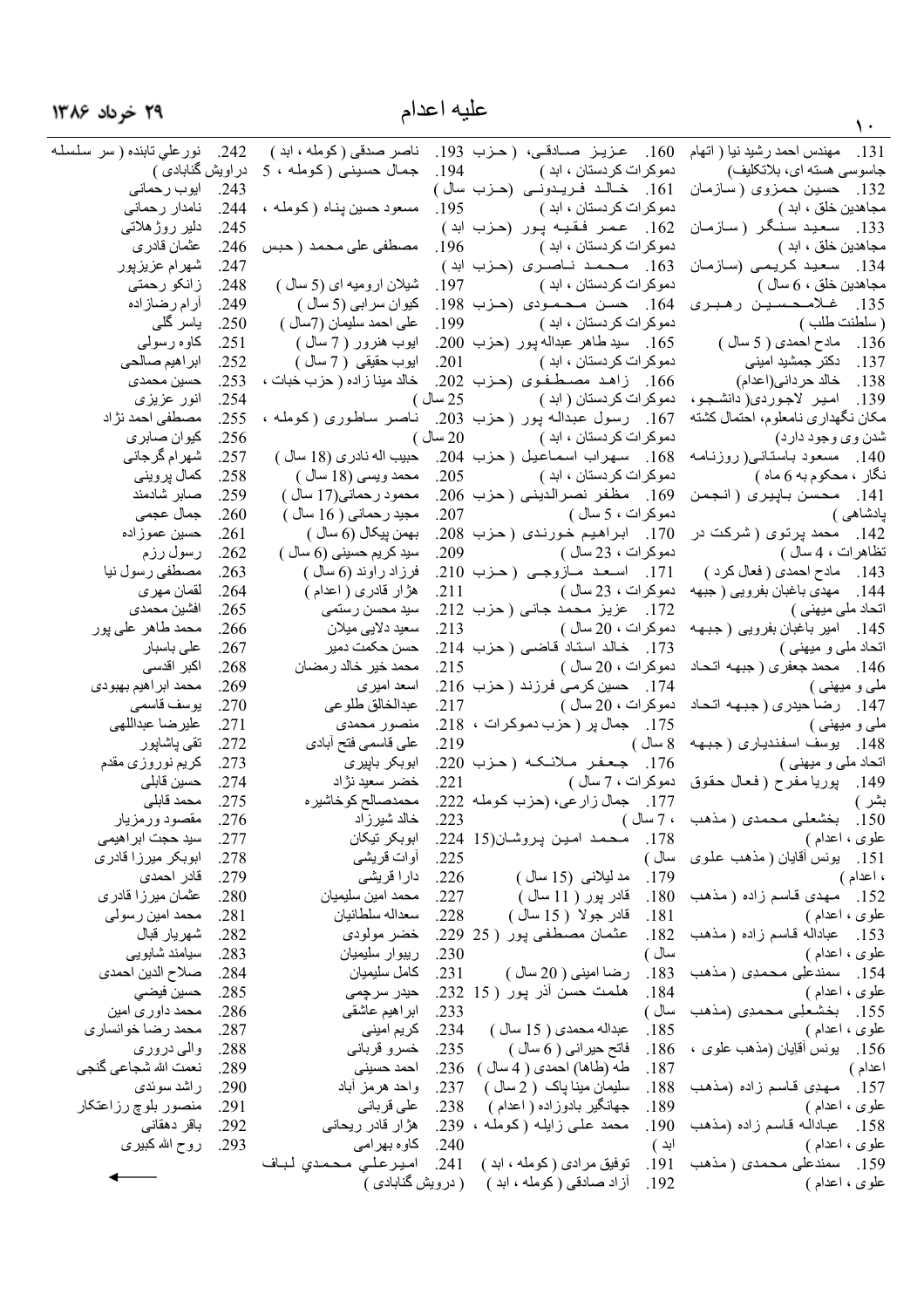# ۳۰ خرداد ۶۰ و تابستان ۶۷ دو تاریخ فراموش نشدنی از نسل کشی مخالفین سیاسی در ايران خليل كيوان

به سالگرد قتل عام های ۳۰ خرداد فقط یک هفته وقت داریم باید هر جا توجه به نفوذ این سازمان و استقبالی ۴۰ نـزدیـک مـیـشـویـم. تـدارک و که امکان داریم به این مناسبت برنـامـه که برگزاری کنگره و گرفتاریـهـای دیـگر هـائـی بـرگزار کـنـیـم واحـد ونـکوور ازاقدامات فدراسیون شده است، این اجازه نداد بـه مـوقـع بـه بسـیـاری از حزب پیشقدم شده است و در تـدارک قدام نیز با استقبال مواجهه خواهد شد. کار ها بپردازیم. یکی از اینها، برنـامـه یک آکسیون، یک اقدام سمبلیک است. امیدواریم مسئولین فدراسیون و عبداله ریزی و اقدام برای سالگرد ۳۰ خرداد به این مناسبت فراخوان به تجمع اسدی دبیر فدراسیوان واحد سوئد که ۴۰ است.

وسیع و سازمانیافته در ایران است در اند، در محلی تجمع کنند. در این مورد کنند و به این امر نیز بپردازند. سال های پیش اطلاعیه ها و مطالبی سخنرانسی و میکروفون أزاد داشته جمهوری اسلامی ابران تاریخ خون در باره کشتار های ۳۰ خرداد منتشر و باشند، میز کتاب بریا کنند و ... به زبان های مختلف نیز ترجمه شده واحدهای دیگر میتوانند این الگو را است در واقع طی حاکمیت آدمکشان است. باید به أرشیو مراجعه و أنها را دنبال کنند. برای چاپ و توزیع آماده کنیم. باید جا دارد، فدراسیون پناهندگان ایرانسی قتل عام ها و کشتارها است، اما افکار عمومی را بیش از پیش از این که از دیروز تحصن یک هفته ای را برخی روزها و ماه ها و سالها جنایات و نسل کشی سازمانیافته مطلع در استکهلم أغاز کرده است، در طبی فراموش نشدنی است، از جمله نابستان سازيم

العرض... استفاده مي كند

بنا میدهد. قرار است از مردم بخواهند که خود مستقیما در استکهلم در کار ۳۰ خرداد ۶۰ سر أغاز کشتارهای با عکس عزیزانی که از دست داده سازماندهی این تحصن است، فرصت

آلودی را برای مردم ایران رقم زده اسلامی در ایران ، همه روزها، روز تحصن خود برنامه ای بمناسبت ۳۰ ۶۷ که هزاران زندانی بخون کشیده خرداد ۶۰ داشته باشد شک نیست با شدند. امسال باید برنامه های وسیعی

تجربه



بیاد عزیز انے که در تابستان۶۷ بخون کشیده شدند تدارک ببینیم. همه کمیته ها و واحدهای حزب در خارج لازم است كه اين موضوع را فورا در دستور کار خود وارد کنند. باید از همين حالا براي أن كـار كنيم. اگر طرح، پیشنهاد و یا نـکـتـه ای در ایـن مورد بنظرتان میرسد، بـه اطـلاع مـا برسانید تا بطور سازمانیافته و وسیع از آنها استفاده كنيم.\*

بیشنهادانتان را میتوانید از طریق همین صفحه انتر ناسیونال به گوش ما برسانید. منتظر نظر و پیشنـهـاد شمـا هستیم انتر ناسیو نال

anternasional@vahoo.com

٬۳۰۰خرداد ۶۰ با آن تـابستـان مرگ و ۱ـ مجاز و قـانـونـی کردن قتـل و أدم به درغلتيدن به لبيراليسم اومانيستـی به یاد اعدام گلهای......... ....... را به عهده گرفتند. این رژیم علاوه بر بعد ازأن سالهای ۶۰-۶۷ با نسل کشی کشی به بهانه تسکین غم و داغ خانواده منتسب می نمایند. به نظرمن این نقطه عناوین مورد استفاده رژیم سلطنتی، و اعدام هزاران کمونیست و آزادیخواه مقتول ۲ـ متوسل شدن "اولیای دم"بـه عزیمت و بررسی و برداشت حاملین از عناوین ایدئولوژیک خود نیز از و زنـدانـیـان سـیـاسـی ایـن رونـد دولت برای گرفتن انتقام و خونخواهـی این دیدگاه از مقولات اجتماعی قبَيل مرتد، محارب، منافق، مفسد فـي جنايتكارانه و ضد انساني خود را تا به ٣- عبرت و مرعوب كردن مخالفين و انتزاعي و بسيار مجرد است اين بينش  $\overline{\phantom{a}}$ ادام ـــروز رژیم جمهوری اسلامی ابتدا اعدام ها قصاص یکی از قوانین اسلامی است آیا میدانید براستی چرا مبارزه برای چرا که این امر را به اصطلاح برای رادر پشت بـام مـدرسـه عـلـوی (مـحل کـه مـجازات اعدام را شـامل مـی شـود لـغو حـکم اعدام و حـتـی طـرح این مقابله با سران رژیم و جنایتکاران اقامت خمینی بعد از بازگشت به برای ایجاد " ابزاری " أیا این استفاده خواسته انسانی از جانب برخی از درأتیه مد نظر دارند أیا این استدال ایران)، و سپس بـه بیمـارستـان هـا، عبـرت و پنـد و " فضـائـي در جـهت گروههای اجتماعی مورد سوال قرار درستـی است که مجازات اعدام برای خیابان ها و فرودگاه کردستان انتقال مخالفین حکومت و " مرعوب کردن گرفته است ؟موافقین مجازات اعدام مقابله با جنایت و دیکتاتور ها ابداع داد. به مدت چند روز بعد از قیام، ایجاد مقبولیت مردمی برای چه استدلال هائی دارند؟ چرا با شده است؟ ترور و اعدام در ترکمن صحرا أغاز قوانین،شریعت و کشور اسلامی مجازات اعدام مخالفت نمی کنند؟ أنان – سیستم سرمایه داری همچون دیگر گردید،ترور فعالین بیشرو و کارگری نیست؟ آیا واقعأ اجرای حکم اعدام مبارزه و خواسته انسانی لغو حکم صورت بندی های اجتماعی برای که از پیش شناسائی شده بودند، گروه سربداران به خاطر ارضای حس اعدام را با این توجیه که مبارزه حفظ نظم موجود خود و خصلت و صورت گرفت و در سال ۵۹ با بسته خانواده مقتول " انتقامجویی و داغ " طبقاتی جاری است و رژیم های منافع طبقاتی و گجتماعی که دارا شدن دانشگاه هـا بـه بـهـانـه انـقـلاب انجام گرفت؟ این دروغی بیش نبوده و سرکوب گر دست بـه سرکوب مـی است، حکم اعدام را نیز در کنار دیگر فر هنگے، سرکوب و مرگ نیست چرا که با جا انداختن قانون زند،خواستاراند و لغو حکم اعدام را ابزار سرکوب مورد استفاده قرار می دانشجویان در تهران، تبریز، قصاص اهداف زیر را بدنبال داشت: یک خواسته اومانیستی ارزیابی می اهواز بهمراه داشت در ادامه

ـــه داد. مردم را به تمکین واداشتن .

کنند و سوسیالیست هایی که برعلیه

<del>اعدام مبارزه می کنند را به لبیر الیسم</del>

فعلی مخالفتی با مجازات اعدام ندارد ،

جلال کو پدر پلو

مهدي باز ماني

بهكام محمدى

319. شاهين حسني

.294 مصطفى ر هيش 301. حسين رضاييان يوسف قاسمي على داور ي .295 .302 عليرضا عبداللهي لقمان بيستوني .296 .303 مطلب احمد پور .297 تقى پاشاپور .304 ابراهیم مومنی .298 كريم نوروزي مقدم .305 .299 على اكبر اقدسي حسين قابلي .306 307. محمد قابلي عباس عبدى .300

309. پرویز یکانی زار ع(ائلیار( .310 بابک أذر اغلو على پور على .311 صابر بيت اللهء .312 كريم يوسفي عدل  $313$ كمال نويدي  $314$ محمود صالح .315 محمد شفيع خانزاده .316

امير أقازاده .322 مجيد هاشميور .323 عین الله أهنگر ی .324

.318

.320

.321